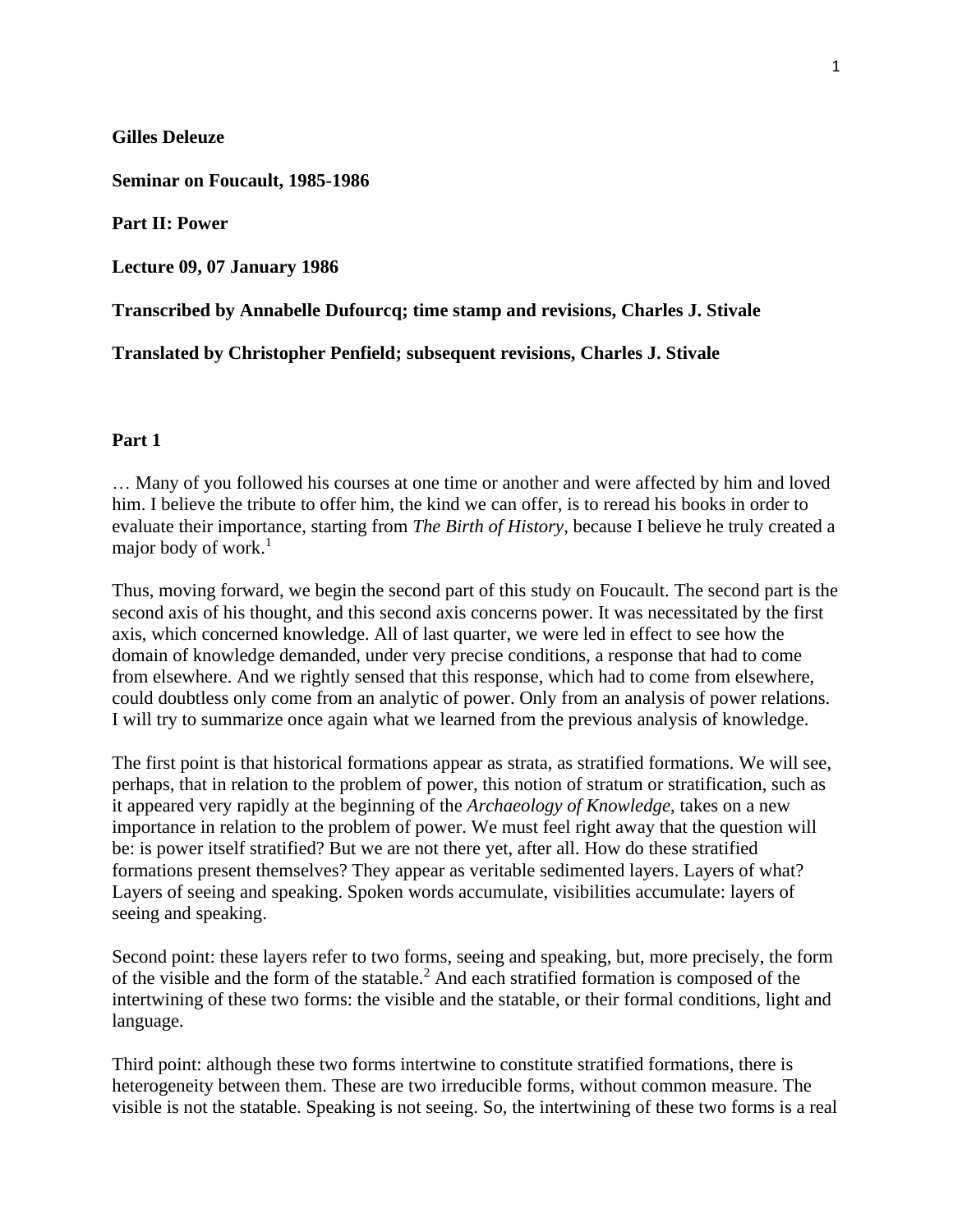battle, and can only be conceived as grappling [*étreinte*], hand-to-hand combat, battle. And finally, in a practical sense, isn't this what interests Foucault and explains much of his style? That is, everything transpires as though for him, it was something like a matter of hearing cries beneath the visible and, inversely, of extracting visible scenes from words. Flashes of lightning beneath words, cries beneath the visible, a perpetual grappling of the two. This is what we saw in [Raymond] Roussel: lightning flashes that escape words. In [Jean-Pierre] Brisset as well – another unusual author, whom Foucault commented upon more briefly than he did Roussel –, he will seek cries beneath the words.

I'll open here a very brief parenthesis because I have said little about Brisset and Foucault's text on him, but Brisset's book on language contains very curious operations, which it would be wrong to take as exercises of fanciful etymology.<sup>3</sup> There is a beautiful passage by Brisset on the word "*saloperie*" ["muck"]. And how does Brisset proceed? He says: well, what is "*saloperie*"? It is *sale* [dirty], unclean, *eau* [water], because water is the universal origin out of which frogs come, and we are all frogs – that is Brisset's great idea – "*sale – eau – pris*", *être pris* [to be taken], meaning that the captives, in war, are put in a kind of wet field, thrown into dirty water. The captives are put in dirty water: *sale – eau – pris*; they are taken, *pris*, in dirty water, *l'eau sale*. There you have it.

You see the procedure? The word, if this were an etymology, would be a pitiful trick, but it is better than that: from the word, he will extract a visible scene, the captive who bathes there in a kind of pit of dirty water. Good. Thereupon, from this visible scene, he extracts a cry. The vanquishers, around this pit, normally cry out: "*sale eau – pris*" ["dirty water – taken"]. You see, they insult the captives. From this, a new return to a visible scene, *sal – eau – pris*. *La salle* [the room] (like the one we are in), *aux* [at a] *prix* [price]. In effect, the vanquishers are not content to just insult the captives by saying "*sale – eau – pris*", that is, taken in the dirty water; further, they buy them to make them slaves. They buy them in what is thereupon a *salle* [room] *aux prix* [at a price]. I will stop myself here because, in Brisset, it never ends.

But in what way isn't this an etymological exercise? You see, perpetually, he sets out from the word, extracts a visual scene, and adds sound effects to the visual scene. The sound effects, the first sound effects of the visual scene induce another visual scene. And he will evoke the sound effects for the second visual scene. It is a very interesting poetic procedure that produces Brisset's most beautiful passages, and perpetually there is this kind of animated story jumping from a cry to a visual scene, a visibility, and from a visibility to a cry… This is, of course, why Foucault could not pass on Brisset. Thus, heterogeneity of two forms, which are perpetually in a relation of capture, of hand-to-hand grappling with each other.

However, fourth point: even if one says these are relations of battle, how is the hand-to-hand combat possible? How is the grappling possible, since the two forms are irreducible? And we have seen the reply at the level of the fourth point, which can ultimately be nothing other than this, namely: there must be a relation between these two forms without relation, the visible and the statable, light and language; there must be a relation between these two forms without relation, therefore the relation can only come from another dimension. It is another dimension that will bring out the relation in the non-relation of the two forms.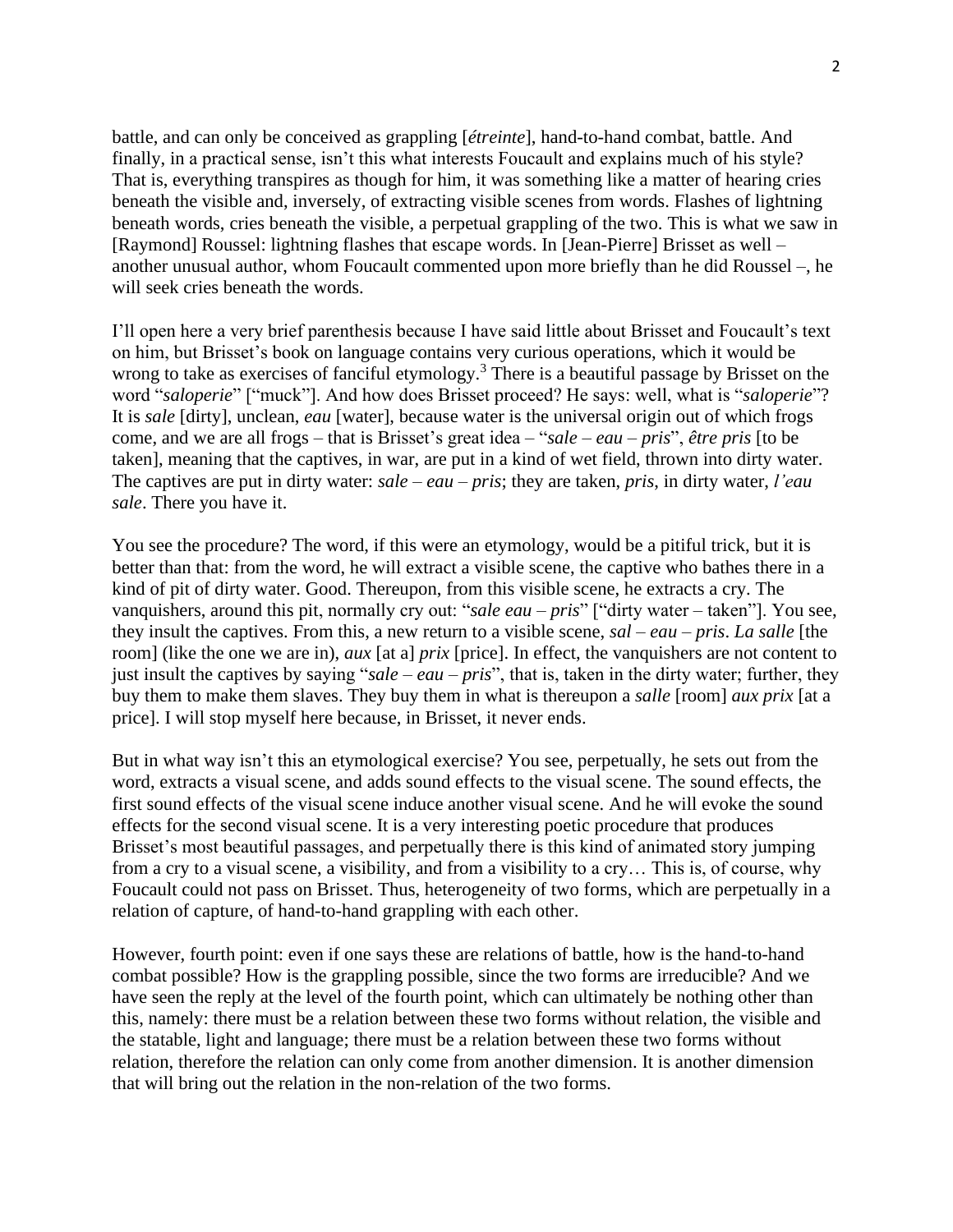You see,  $-$  if I'm insisting here because this is going to important for us, even before we understand what this is -- I have no choice, this other dimension must be informal and nonstratified, otherwise it would not respond to the problem. It would not be a response. This other dimension must differ from that of knowledge, and it must be distinguished from knowledge, among other things, by the following: it will not be stratified, and it will not be formal.

In other words, there will be no forms of power. I would almost say that we must understand abstractly before seeing concretely. And we saw in the last point, in fact, why and how knowledge was itself surpassed toward [*se dépassait lui-même vers*] another dimension. And that was the subject of our last meeting: how knowledge is surpassed by another dimension. And the response to which… and this was the analysis with which we ended, that of *azert*, *A Z E R T*. The analysis of this unusual example of *azert*, which was like Foucault's own contribution alongside the exercises of Roussel and Brisset – these very curious pages of Foucault where he played around with *azert*, *azert*, saying: well, you ask for an example of a statement, I give you one, *azert*. Take that! Well, we saw where it led him. Namely, it led him to the idea that the boundary, the distinction to make, does not pass between the statement and what it designates, nor even between the statement and what it means/signifies.

What, then, does the boundary pass between? The boundary passes between the statement and what it embodies or actualizes. And what does it actualize? What is this boundary between the statement and what it actualizes? A statement is defined by its regularity, which is to say, it is the analogue of a curve. [*Pause*] But what does a curve do? It regularizes relations between singular points, between singularities. *Azert* regularizes relations between singular points, that is, the relations between the letters in the French language and the fingers. Between the frequency of letters, the proximity between the letters and the relations of fingers. Here, then, are relations between singularities. *Azert* is a statement as the curve passing through the neighborhood of these singularities. In other words, to what does the statement *azert* refer? It actualizes relations of forces. These force relations are the relations of forces between the letters and fingers, in the French language.

I would say precisely: this is how knowledge is surpassed by power. Why? Because power is a relation, and the power relation is strictly the same as a relation of forces or the relation of forces. And in Foucault, the power relation, in the singular, and relations of forces, always in the plural, are strictly synonymous. If knowledge is surpassed by power, it is to the extent that the relation between the two forms, the form of the visible and the form of the statable…, is surpassed by the relations of forces that it (the relation between the two forms) embodies. So, we have the abstract formula for the knowledge-power relation before concretely understanding what power is. And you see, then, the importance, for what lies ahead, of Foucault's remark on the statement as an element of knowledge: the statement is always in relation to something else, although this other thing is distinguished infinitely or little from it. This amounts precisely to saying: relations of knowledge are fundamentally in relation with something else, which are relations of power, although the two – power relations and knowledge relations – are distinguished infinitely or little. The other thing that is nearly the same, but this is a "nearly".

Hence our problem becomes: what is power? We already know Foucault's fundamental answer: power is a relation. Just as knowledge is a relation of forms, power is a relation of forces. We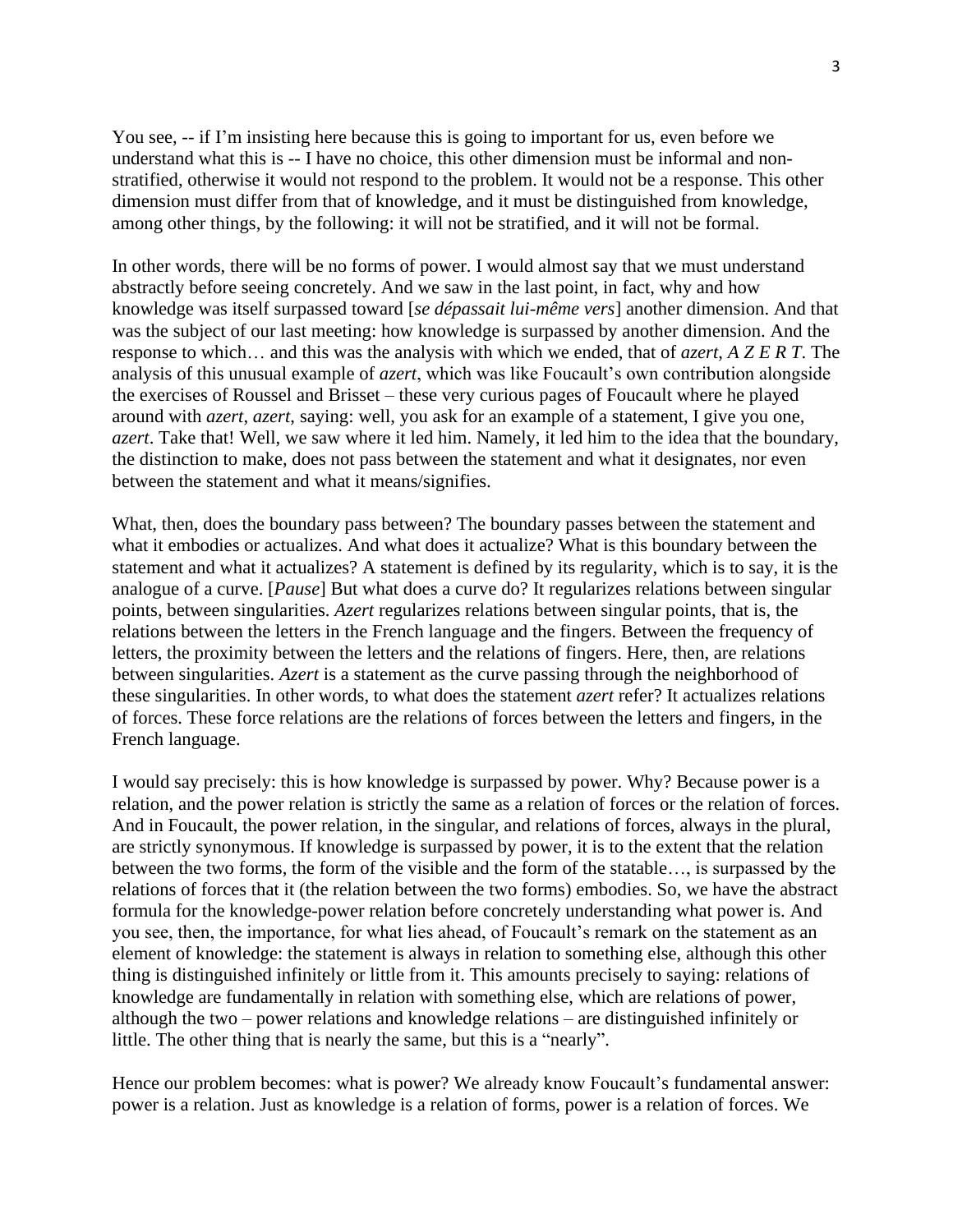will see. Foucault thinks that if we understood what force relations were, the concept of power would have to be radically altered. Now, you may say, rightly so: but fortunately, he is not the only one to have defined power as relations of forces. If there is originality to Foucault at this level, it must be sought in his concept of relations of forces.

There we are: I have tried to consolidate our gains. So, I will make a strong appeal: are there any problems with what happened in the first term, or no? All is well? Ah, there is another question: whether, in your reading of Foucault, you agree with the way the problem of knowledge has been presented, but we can hold onto that until the end of the year … I don't know. Well, it is now that we would have to speak, if… if you would like to. You don't wish to? Fine. Ah!? Yes?

# A student: [*Inaudible comment*]

Deleuze: Speak up, I cannot hear anything.

The student: The term "discursive formations" has never had a place in your analyses. You speak of historical formations… [*Inaudible comments*]

Deleuze: It's not false, it's not false, yes, yes, yes. "Never" is perhaps a bit severe… Um. I think I mentioned it. I prefer …. I used instead the term "statement regime". Yes. I will tell you why I believe..., why, in effect, you are completely right... It's ... but well, one always makes a choice with terminology. On the other hand, he very, very rarely uses the word "strata", and I have accorded essential significance to "strata". Uh… Clearly, these are the little choices that one makes.

But I have another reason for why I have, in effect, spoken very little of "discursive formation". It's that I fear ambiguity in this regard. By contrast, I suspect that Foucault much enjoyed the ambiguity in this regard. For "discursive" has a specific meaning in French and in philosophical terminology. It is a certain regime … of deduction. It is a certain deductive regime that defines a discourse. And he himself will take up the word "discourse," for example, in the title *L'Ordre du discours.*<sup>4</sup> It goes without saying that he comes up with a completely new conception of discourse. And what constitutes the novelty of Foucault's conception of the discursive? It's that a discursive formation is a family of statements. So … It can be said at once that he makes the statement into a concept that is very, very paradoxical and completely new. Discursive, then, in Foucault is a certain way of getting to his conception of the enunciative.

As a result, for me, I had no reason to take back up the term "discursive" in Foucault, because it is not a term of malice. It is a kind of relatively neutral word, where one could insert many things and by means of which he comes to his own in particular, namely, statements, a family of statements, the statement regime. But each time that I have spoken of a statement regime, you could say "discursive formation". And what I have tried to show is how a family of statements in Foucault – which was not at all defined by a resemblance of the statements with one another, but nearly by the possibility of prolonging the series of completely different singularities – was an even more original concept. So, in effect, my "discursive formations" are "a family of statements". Yes, your remark is completely fair.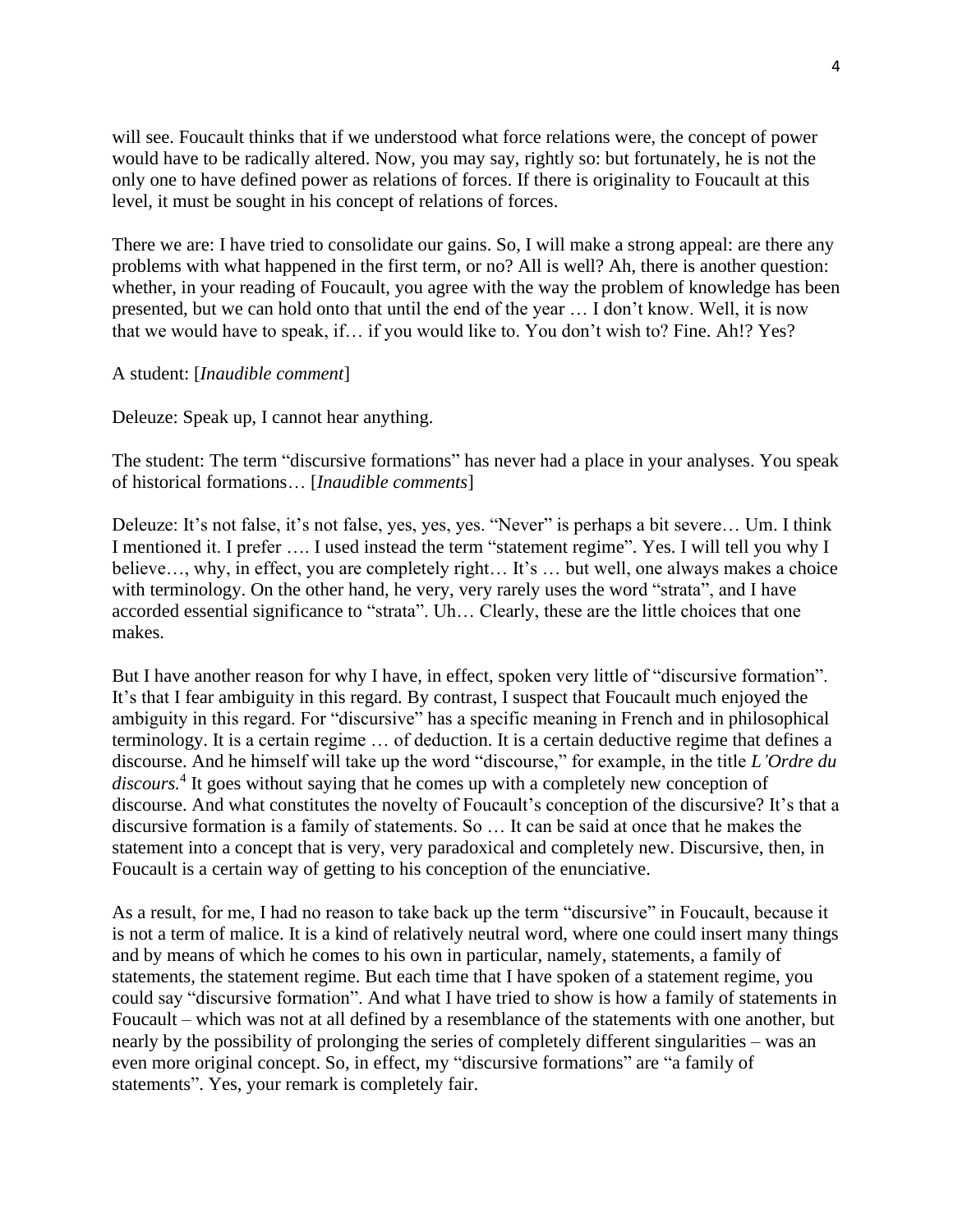As in many other cases, it seems to me, I am led to make – well, to each their own reading, eh? -- I am led to privilege certain terms, to barely cite other terms… I don't know, I don't know. This will surely again be the case for power. There is a passage in Foucault where he uses a word once that appeared to me so important and so illuminating for the whole of his theory, the word "diagram," that I will insist enormously on the diagram, … even though Foucault uses the word only once, yet in an essential passage. Thus, everything also depends on … you know, …each of us are like that. If we are led to privilege certain terms in relation to others when we read, it is also to the extent that we accord to such and such a passage a decisive significance. A book is never homogeneous, eh? A book is made of strong moments [*temps forts*, 'highlights'] and weak moments. The weak moments are sometimes brilliant. ... I am speaking rhythmically, "weak" moments in the rhythmic sense.

It is clear, then, that two people who read a book with passion – it suffices that there be passion – I am not sure that the distribution of strong beats and weak beats will be the same in the two readings. So that the differences between readings, as you know, come well before problems of interpretation. When a book is rich and beautiful, the differences between readings occur already at the level of the rhythm of the reading. And though you may well read quietly to yourself, there is no reading that is not rhythmic. That is, before you have even understood what it is about, there are signals that reach you. And these signals are like little lamps that light up, and where you say to yourself: 'ah! There is something important.'

And it is true that reading is entirely a breathing exercise, a rhythmic exercise before being an intellectual exercise. There you make … the criteria for choosing when to say: 'ah! That is what's essential.' And it is not because the author italicized phrases … well, sometimes. Because when he uses italics, that means he is giving his own reading, that means he is in the process of reading himself and addresses himself to his reader, saying: this is what is important! Then you must listen, because the author still has a privileged point of view, it is he who knows, right? But you are often compelled to go beyond the italics. So, this is a question of the theme of rhythm, of the distribution of strong and weak beats, such that, again, interpretation follows from this rhythm. This is even how the reader participates in the creation of the author. It's a bit like when…, you know, when you read philosophy or, even more so, when you read literature, it is very similar to when you listen to music. Strictly speaking, you do not hear music if you do not grasp the rhythm, or even sometimes something else. It is often said, and this seems obviously correct: one literally does not hear Mozart if one does not appreciate the distribution of accents. If you do not distinguish the accents, Mozart, ultimately, is a mediocre musician, a musician of the axis… Okay. So, you see, it's not so bad that you can fail to literally perceive it. In literature and philosophy, it is also like this.

I am thinking of an author like Leibniz. Take a passage from Leibniz. But even before … in reading it, you cannot fail to ask yourself: but at what height is it situated? Like music. At what height? At what level? A thought always has several levels, always discloses itself on several levels. To read is to assign such and such a passage to this or that level.

So, in fact, I come across … I am returning to Foucault … "discursive formation," if I come across "discursive formation," I would place it on the lowest level. Not at all that it is a bad notion, but it is a tricky notion. I could very well conceive how someone else, on the contrary,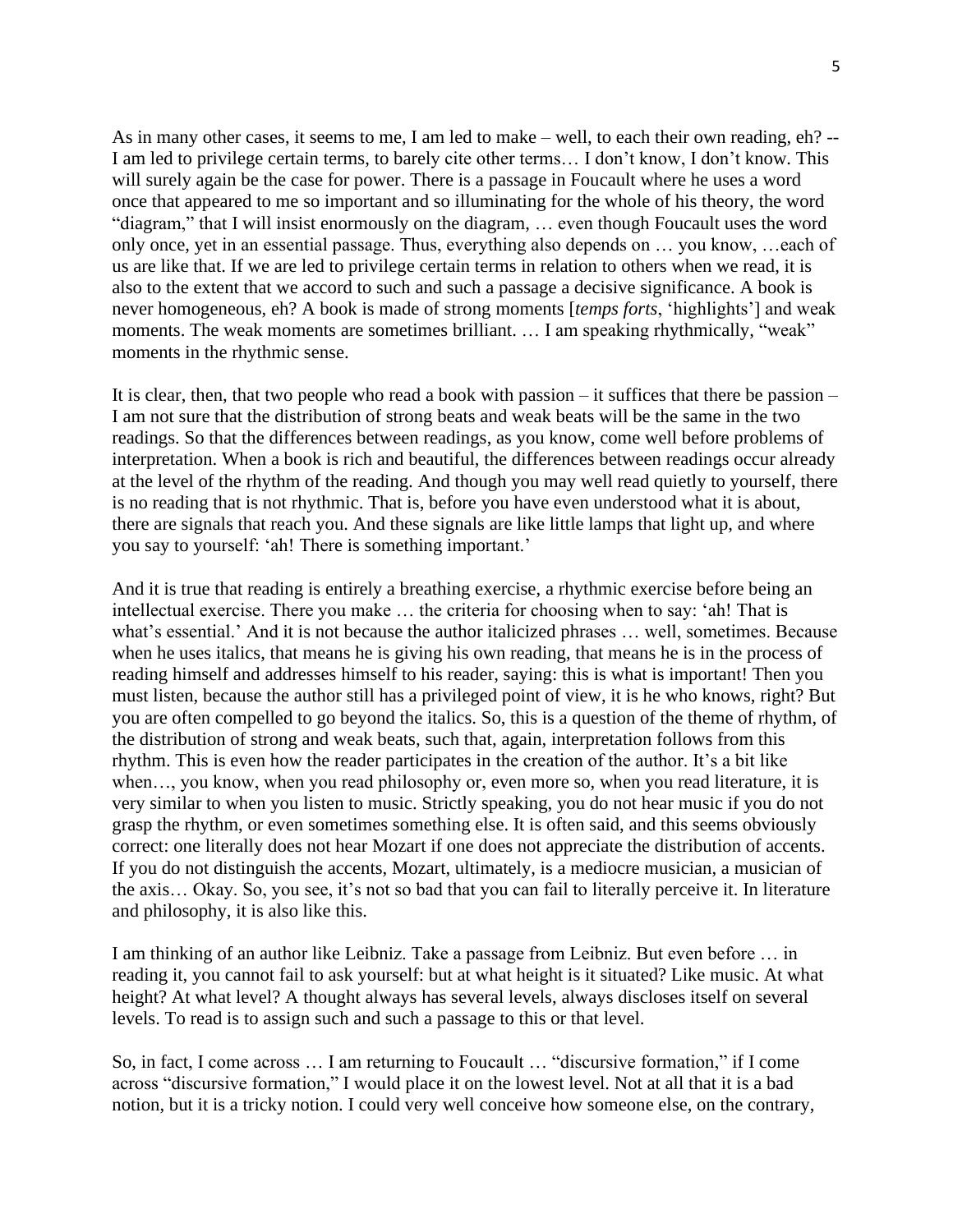would make it central. That would be a completely different distribution of rhythms and strong and weak beats. It is for this reason that what I truly aim to do is not at all to impose on you a reading, but only to propose one to you, so that you can then come up with your own. And understand that when that moment comes,  $\ldots$  it will not do – you have not at all said this to me, you had such kindness and it showed that your question was perfect – it will not do to tell me, 'Therefore you're wrong.' If you distribute the accents differently in your reading…. Obviously, there are untenable readings. There are always untenable readings. These are the readings that banalize, that transform what is new into cliché …. Just look at what imbeciles are saying about Foucault today …. So, at this point it must be said that these are not untenable readings, these are non-readings. They have never read, they do not know how to read … just as there are people who do not know how to hear music. I say it all the more cheerfully because I am one of them. It is a sense that you lack. What is irritating is to do a book on Foucault when you lack any reading whatsoever; that is unfortunate. But otherwise, all readings that are actually readings are good ones.

Let's get going, then. Especially because in this story ... no, I will still conclude these general remarks by saying the following: all that we found, in a certain manner – and here again, it is a question of rhythm – all that we found at the level of the axis of knowledge will be as though displaced at the level of the other axis, the axis of power, and will take other resonances. Namely, at the level of the knowledge axis, what did we find? We found three points that concerned the two forms of knowledge. To wit, firstly, there is a difference in kind or heterogeneity between the two forms. Secondly, this does not prevent there being reciprocal presupposition and mutual grappling. The visible presupposes the statable, and the statable presupposes the visible, the two perpetually hand in hand. And thirdly, this does not prevent, however, there being a primacy of one over the other, namely, a primacy of the statement over the visibility.

We must maintain these three tonic accents: heterogeneity, reciprocal presupposition, primacy. Primacy of one over the other. Good. This time around, we will rediscover these three themes, these three accents, at the level of power-knowledge relations. And it must be the case that, between power and knowledge, there is heterogeneity, difference in kind, and in a certain manner, non-relation. And it must also be the case that, at the same time, there is reciprocal presupposition – there is no knowledge without power and no power without knowledge. And it must be the case, again, that there is primacy of one over the other, [*Pause*] namely, that power is determining.

And, if there is heterogeneity, you see right away what that means, namely: power in itself is not known, is not an object of knowledge. However, in the first term, I drew a connection between Foucault and Kant precisely at the level of the irreducibility of the heterogeneity of the two forms, which in Kant were not the visible and the statable, but rather intuition and understanding. Here, I could equally make a connection with Kant, for Kant is doubtless the first to have posited a difference in kind or radical heterogeneity between two functions of reason. And he called these two functions of reason 'practical reason' and 'theoretical reason,' and the two were heterogenous, yet practical reason had primacy over theoretical reason and was determining. And the primacy of practical reason was bound to be a fundamental theme for Kant. Yet what did the heterogeneity of the two functions of reason, the practical function and the theoretical function,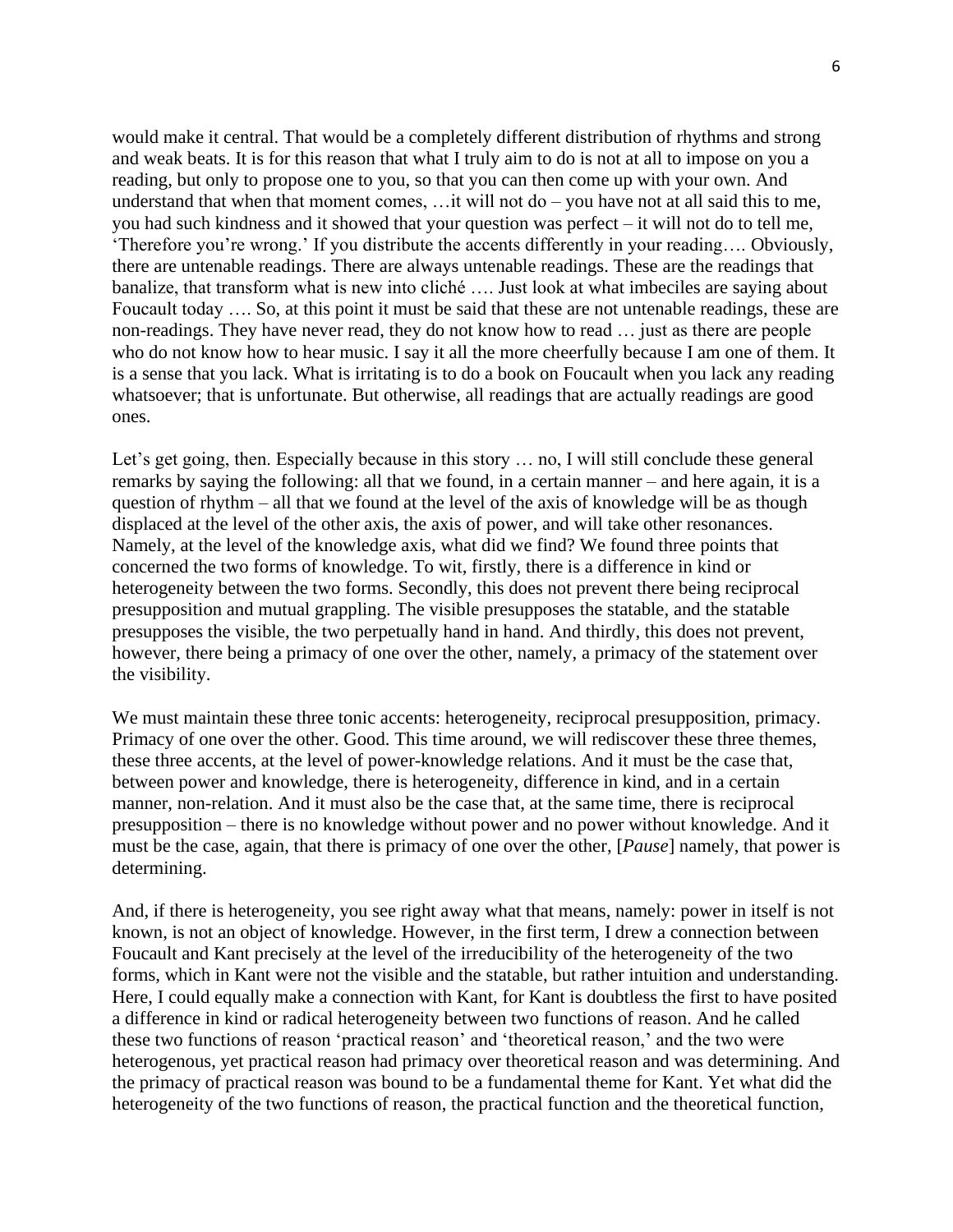entail? That practical reason is not known and does not give rise to knowledge. Practical reason was determined by the moral law according to Kant, but the moral law was neither a matter of knowing nor an object of knowledge. There was nothing to know in the domain of practical reason. [*Pause*]

It is different in Foucault because the two, knowledge and power, both refer to practices. For Foucault, there are only ever practices. Still, the two practices, that of knowledge and that of power, are irreducible. So that power cannot be known. And yet there is a reciprocal presupposition, or at least, power will be known indirectly. It will be known indirectly, that is, it will be known in relations of knowledge. It is knowledge that provides us with a knowledge of power. Thus, all the themes we discovered in the relation between the two forms of knowledge are going to be surpassed following the other axis. As a result, if I were called on – you indeed see! [*Deleuze goes to the board*] – if I were called on to present Foucault's thought, for the moment, I would do so as two axes, the knowledge axis and the power axis, with the displacement of a type of problem from one axis to the other.

What is going on there now? A third axis gets added. It will have been necessary for something in the distribution of the two axes to appear insufficient to Foucault – for a more or less urgent problem to become, for him, increasingly so – in order for him to add this third axis and, in the end, to reorganize his thought. But we are not yet there. Although … we are going to touch on it already… And what I would like is, for all this time that we are going be focused on the problem of power, that you be aware of the numerous occasions that suggest, even in a very indistinct manner, the necessity of a third axis. But for now, we will contend with the two axes, that is, this kind of excrescence on knowledge, the power axis, which thereby comes to intersect the axis of knowledge. This will be an increasingly three-dimensional thought as soon as he will have found the third axis. Good. Good, good, good.

So then, what is power? Today, I would mostly like to stay focused on what Foucault did not provide, namely, an account of the principles of power. And why did he not provide an account of principles? In a way, it is obvious. Because in a way, all his thought consists in saying that power does not have a principle, … and further, he wanted, and selected for himself in the writing of his books, the point of view of immanence, namely: power is taken up in relations of knowledge, thus it must be grasped immanently in relation to knowledge. But, as we have seen from the beginning, immanence does not prevent there being a difference in kind between power and knowledge. So that, for me, I would assert the other possibility and emphasize the difference in kind between power and knowledge. And at that point, I am entitled to try, on the basis of Foucault's texts, to draw out some principles of power. Only, the sole task, for me, will be at every instant to not forget that this is all well and good, but it does not change the fact that power does not exist except in its relations of immanence with knowledge.

You see, I believe that Foucault, in his texts, privileges the relations of immanence with knowledge, but maintains nonetheless that there is a difference in kind between power and knowledge. As for me, in order to clarify Foucault's thought and only for this purpose, I would like to do the opposite, to emphasize the difference in kind without forgetting in any case that there is immanence. Well, when I read, therefore, "principle of power," what does that amount to saying? It is already…. Is "What is power?" a legitimate question? By this I mean, is power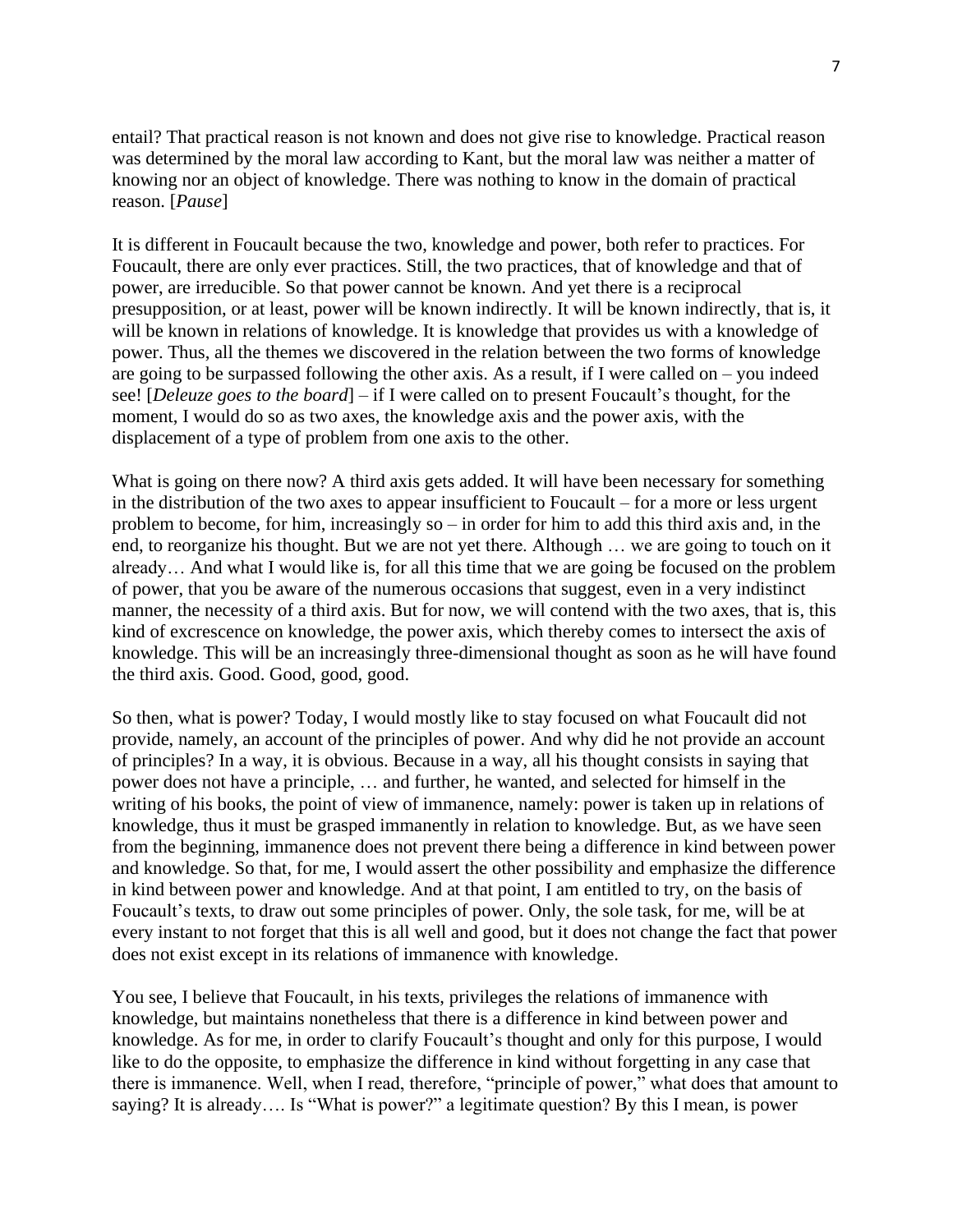answerable to a question of the form "what is?", once it has been said that power, like knowledge, is a practice? In other words, we must take seriously that power is something that is practiced. But you will tell me that this is also true of knowledge. Yes, okay, as we have seen. Knowledge is something that is practiced, it is to see and to speak, and nothing preexists seeing and speaking. Well, power, too, is something that is practiced. Only, these are two practices that differ in nature. It does not suffice to say that the question "What is power?" refers to a practice; the inspiration for the question must itself be practical.

What does it mean for the question's inspiration itself to be practical? It means: what difference does today make? And here, we touch upon Foucault's method: in a certain sense, Foucault never posed anything other than historical problems. Yet Foucault never posed a historical problem without centering his thought on the concerns of today, here and now. Why does he admire Kant? No doubt he admires Kant … for the whole of his philosophy, but he particularly admires Kant because Kant, according to Foucault, was doubtless one of the first philosophers to pose the question of the subject in the coordinates here-now, and because the transcendental or universal subject in Kant is inseparable from a subject here and now, which is to say: what difference is made by Kant's present-day, by the age of the Enlightenment? And Foucault opposes Kant to Descartes in saying that Descartes remained at the level of a universal self, for the subject of the Cogito is any subject, whereas the Kantian subject is always a subject who says "me, in the age of Enlightenment."

And how, for Foucault, is the historical problem fundamentally tied to the question "what difference does today make"? Precisely by the notion of practice. It is the notion of practice, it is practice itself that is the sole continuity of history up until now, up until the present. It is the chain of practices that is the sole historical continuity. Taking into account ruptures, mutations in practices, etc., it is the practical element that goes from the ancient past to now… [*Interruption of the recording*] [42:40]

### **Part 2**

…and inversely. This allows me to respond to a question which greatly interests me, namely, in what sense does that which is not explicitly part of an oeuvre -- this is the kind of question that Foucault posed very well, for example, and [Pierre] Klossowski too, apropos of Nietzsche -- in what sense, for example, are Nietzsche's letters part of his oeuvre? Are they part of it, or are they not? The question I would pose is: in what sense do Foucault's interviews and discussions form part of his oeuvre? Say, in effect, that a problem was posed of a publication of interviews. What meaning would they have? It seems clear to me… The interviews always develop the "herenow" that corresponds to a book, the book bearing upon a historical period. As a result, at every moment, there is a strict correlation between the interviews and the books. And this is where I would like to begin, before even really beginning my analysis. This is what I would like to develop, the importance of these two questions: "how did things happen in a given period?", "what difference does today make?".

There will be continuity, but a kind of subterranean continuity. And only practice enables us to grasp this continuity, which is not a reflective continuity. This is why he will not speak of it in his books. But the topicality of his books arises quite clearly from the urgency of the here-now.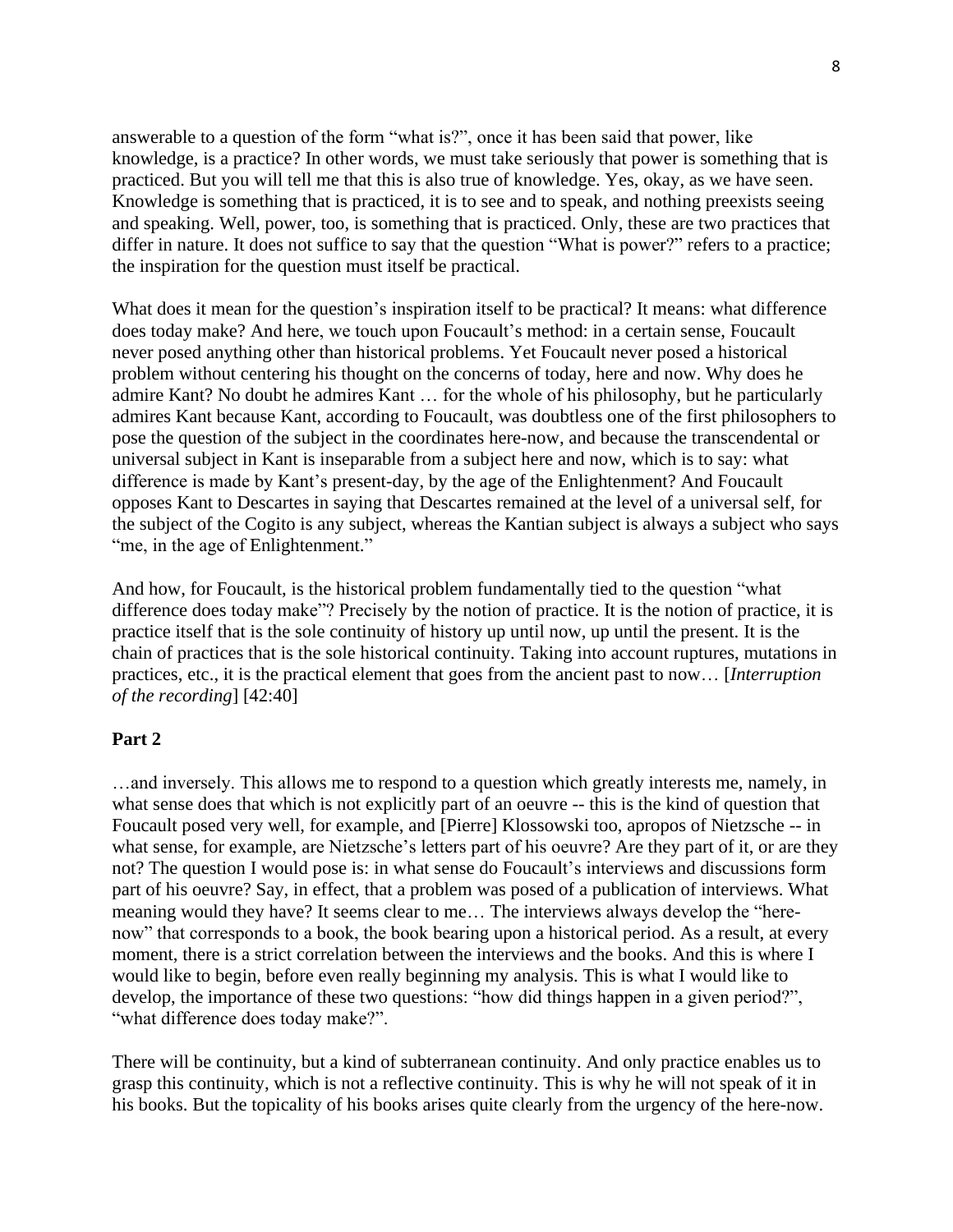So that the coherence of Foucault from the perspective of his life, of his oeuvre, appears to me very…, very clear. How so? Let's take *Discipline and Punish*. *Discipline and Punish*, as we have seen, treats a short duration, from the mid-eighteenth to the early nineteenth century. What is it about? It's about criminal law and the prison. Good. In parallel, what is Foucault concerned with in the interviews he gives at this time? The prison today. Practically speaking, *Discipline and Punish* can be considered as the book to which corresponds what practice?

During that period, around 1970, Foucault forms a so-called leftist group, which, I believe, had a great deal of importance because it was ultimately the only post-'68 formation. It seems to have functioned, or to have proposed functioning, in a very particular way; here, too, it was a question of practice, and this group was the "Prison Information Group" or GIP. I would say: it is the only leftist group that functioned, though perhaps I am exaggerating. In any case, it spread, since a psychiatry information group and emigrant information groups constituted themselves on the model of the GIP. And at that time, there were a great many proliferations.

What is unfortunate, among those who speak today of May '68, is that they turn it into a kind of intellectual phenomenon, forgetting that it was a global phenomenon and global practice, that May '68 was the expression in France of something that happened or would happen in Italy, Japan, America, etc., and that we cannot even think this period if we fail to globalize it. Now, I would say that after '68, what happens? Well, there was a reconstitution of relatively centralized groups. I remember: the *Gauche prolétarienne* [Proletarian Left] was very centralized; there were leaders there [*Laughter*]. leaders out for blood. What did Foucault do during this period? I speak of practice, but I believe that ... it's not a way of making a parenthesis, it's that it is very difficult to understand, to live … to live today if you do not sense a bit what always remained for him a practical problem.

I have the feeling that, … there was first an evaluation for Foucault, namely, a practical evaluation: something is going to take place in the prisons. Good, it is a political evaluation. In my view, it is very difficult to understand anything in politics without making these evaluations: what is going to take place…, an impression that something is going to play out, take place in the prisons. You will tell me that it isn't difficult, that there were movements, and yes, the movements had begun. But I will reprise the same point made about reading, that what is difficult is to say: well, yes, that is important, that, that is not going to fail. There is a great evaluation by Foucault, in saying: there is something there. As if, in the torpor following '68, a hotbed was reignited, but now in the prisons. This had been preceded by the great prison movement in America. Foucault was working on the prisons, working theoretically on the prison, and while he appeared to be working theoretically on the prison from the eighteenth to the nineteenth century, he was acutely aware of the prison movement in America, … acutely aware of the case of George Jackson who, at that time, was of great importance, … and he sensed that something was about to happen in France.

And what is his idea for the formation of the GIP? Well, it is to form a non-centralized group. In this way, it is a descendent of '68. How did '68 present itself? As a non-centralized movement that wanted to be non-centralized. To what did it immediately give rise? A new kind of struggle. [Félix] Guattari, before '68, had taken up – in what was already an interpretation of a new form of struggle that was emerging – the idea of transversal struggles, by opposition to centralized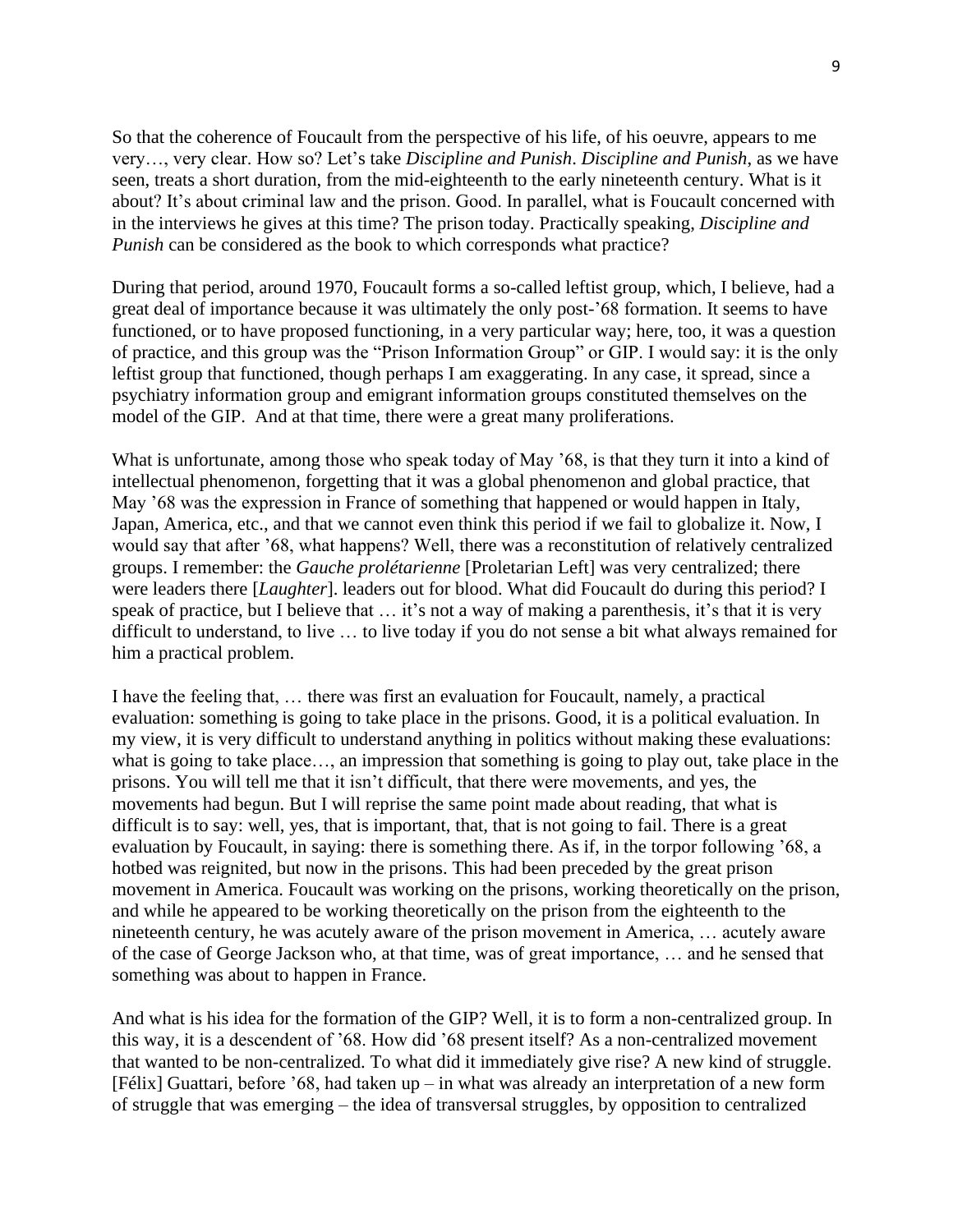struggles of the classical kind, which is to say, centralized around the union, around the party. You see immediately that it was clearly a question of the Communist party and the CGT [General Confederation of Labor]. Transversal struggles: it seems that May '68 was the bursting forth of a transversal network where struggles ceased being centralized. Thus, a new kind of struggle. We will see what importance this has when we return to theory. And how did the GIP take form? What is a transversal struggle, by opposition to centralized struggles? It is a struggle where there is no representative. No one is represented. No one can say "I represent this".

You understand [*Deleuze laughs*], if you believe in philosophy, you will never think it is an intellectual affair when one speaks of a critique of representation today. One cannot critique representation if one is not attentive to the practice entailed by such a critique. And the practice entailed by such a critique is very simple; it means: "I will never speak for others," "I will never take myself to be the representative for someone else". Now, this was strangely new. Foucault, I believe .... There are people who do not have the right to critique representation because, when they critique representation, it is really lip-service, and they critique representation while claiming to represent something or someone. I would say that this is the academic critique of representation. There are only ever practical critiques. If I critique representation as a philosopher, I commit myself to something as well: not being part of any committee, it's as simple as that. That is, never represent anything. Otherwise, it won't go well. How do you wish, on the one hand, to say that "representation isn't okay," or to do philosophy that is not a philosophy of representation, and then unconcernedly continue representing? None of that can be taken seriously. I mean, if we pose the question of life and the oeuvre, it's not that one must be coherent at all costs, but that one cannot have very good ideas, right?, if one doesn't realize that one is still within representation in saying "down with representation". Fine.

What did Foucault grasp? Well, he grasped something rather curious in favor of the prison movement. He grasped that people never ceased speaking for the prisoners. But that the prisoners themselves never spoke. You must remember…, though it isn't ancient, things have actually changed quite a bit in not so many years. Because now it is no longer true, there are the small announcements in *Libération*, for example; there, the prisoners speak on their own behalf, good… But, you know, even after '68, it was astounding, on T.V., there were always shows on the prisons, since it had already become a fashionable topic. And literally everyone did the talking, lawyers from the left, lawyers from the right, prison visitors (they were marvelous, the prison visitors, often these remarkable women), all that, judges, people in the street, the janitor and all that, anyone except for the prisoners. What's more: except for former prisoners. So, for Foucault, that made him crack up. There was only one kind of person who did not have the right to speak about the prison, those who had been there or those who were there. Thus, the critique of representation would mean: prisoners do not need representatives in order to say what they have to say. Clearly, a group had to be organized.

How is it made? A transversal group, a non-centralized group. One starts with a working hypothesis: Foucault and others had devised a questionnaire. It wasn't a joke, huh! -- I mean … a practice, a practice… I am trying to say what a practice was for Foucault. -- It wasn't a joke because, as for the questionnaire, where were they going to place it? Where was he going to place his questionnaire? First, he makes a questionnaire, a series of hypotheses, but what mattered was that it be the prisoners who respond and who rework the questionnaire. Yet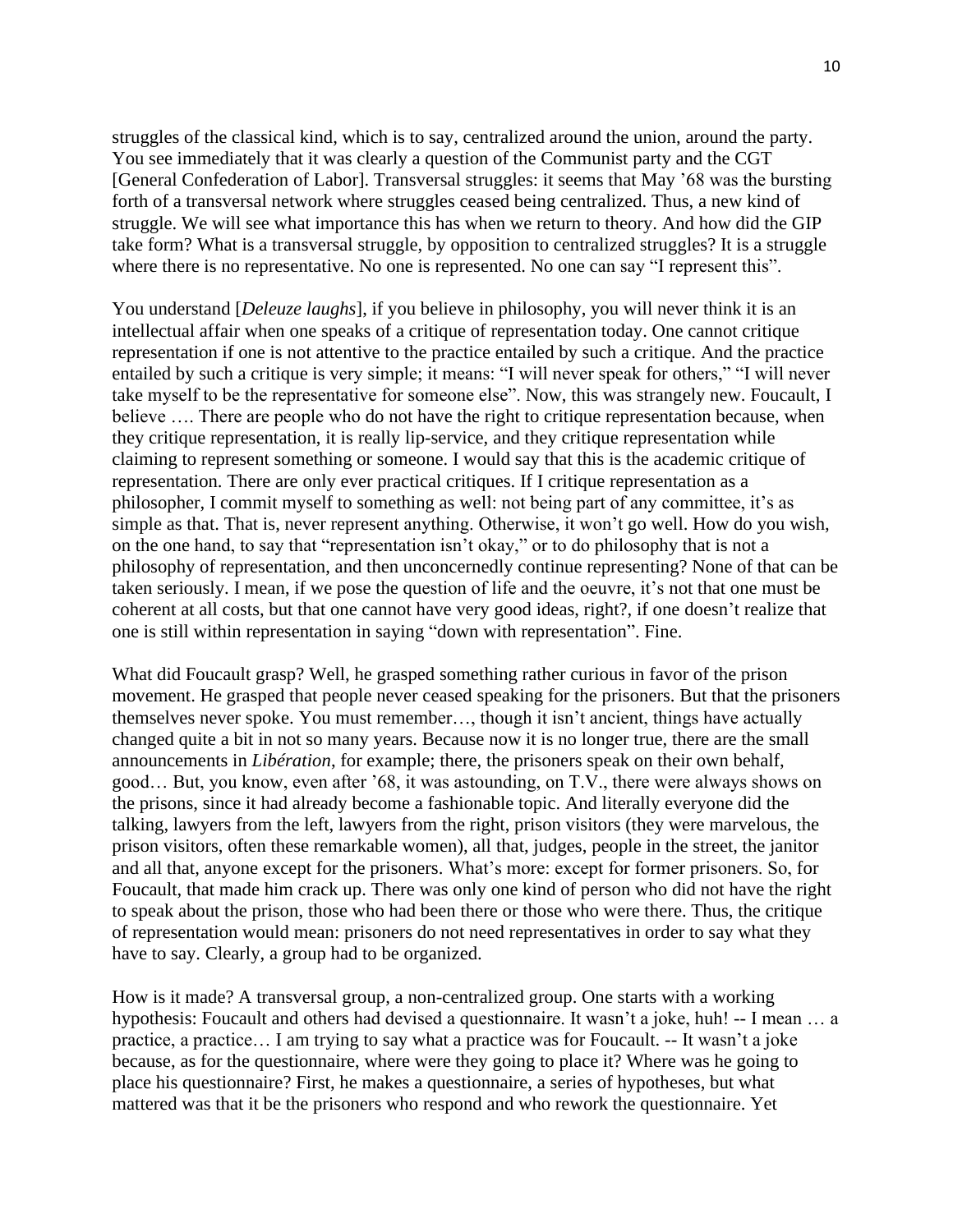Foucault was not a prison visitor, he could not go to the prisons. So fine, that happened all on its own. First, how is a network constituted? A network isn't secret, you know. One had to stand in line. One had to go stand in the lines at the prison gates, and then pass out the questionnaire to wives, to wives and to parents who were there, standing in line to see the prisoners. It's not that easy because the people who were standing in line asked each other what this thing was, and then of course, the guards quickly understood… And as soon as they had a copy of the questionnaire, it started to go wrong. Good: a practice was constituted, and Foucault constituted his practice.

And he started, truly, in the lines outside the prison, in the procession of people who stood in line and who often, well, like anyone, they did not want a scene … one passed them the paper, they did not understand why … it is bizarre what was being asked of them, since one asked them ultimately to pass the paper to the prisoners or to respond themselves afterwards… etc. And little by little it worked. It required teams, you see, and it happened. It's not at all centralized, it wasn't at all pyramidal, it was one group there, another group there… transversal relation, it was the people who stood in line at the prisons.

Good, and then, the groups expanded. To wit, a third group: Foucault and the others joined the former inmates. Good, and that was a great addition, with various tensions and relations of power. All that wasn't simple, each time it was necessary… There was, as I was just saying, the reaction of panic from certain people who stood in line at the prison gates because they did not want a scene. But, when the former prisoners were brought in, there were tensions among them, there were relations of power, which provided support already to Foucault's claim: there are relations of power everywhere. There was one prisoner who arrived, he arrived first, good, thus he had prestige…. Foucault had his prisoner. It was… at the same time, it was a great parade, all that… There was the prisoner, exactly like the philosophy department had its worker. [*Laughter*] The prisoner, there was Foucault's prisoner. And when a second prisoner arrived, the first was jealous. So, there were conversations between them that were very, very curious; they looked each other up and down, and then it didn't go too well because one said "how many years did you do?". The other said "I did eight years" – "where at?" – "At Melun". And the other distrusted him because the first had done fifteen years and in harder jails. There was a question of the severity of the housing, the prisons, all that… So, it made for a turf battle [*ça faisait des petits foyers*].

Foucault knew very well how to negotiate all that, he arranged everything, good, but it was very tiring, it was… New transversal relation with a third group, the former inmates. And then… seek out lawyers, seek out magistrates… then, in the union of the judicial authorities, all that… The network … moved around, each time with relations of forces, relations of power, all that. Relations… good. And then, well, it had to extend outward [*déborder*]. At a certain point there were movements in neighboring countries... And then to go beyond each province. It was necessary to not reconstitute … a pyramidal organization, but how to do this? How does one ensure, for example, that the GIP of Lyon remains absolutely in charge of its initiatives? Um… Collect money? This made up a fourth group: who was going to give money? And pamphlets, making the pamphlets, all that… Right, and then especially, that it be the prisoners who speak: not easy to go looking for prisoners in prisons so that the prisoners speak. It's not easy at all.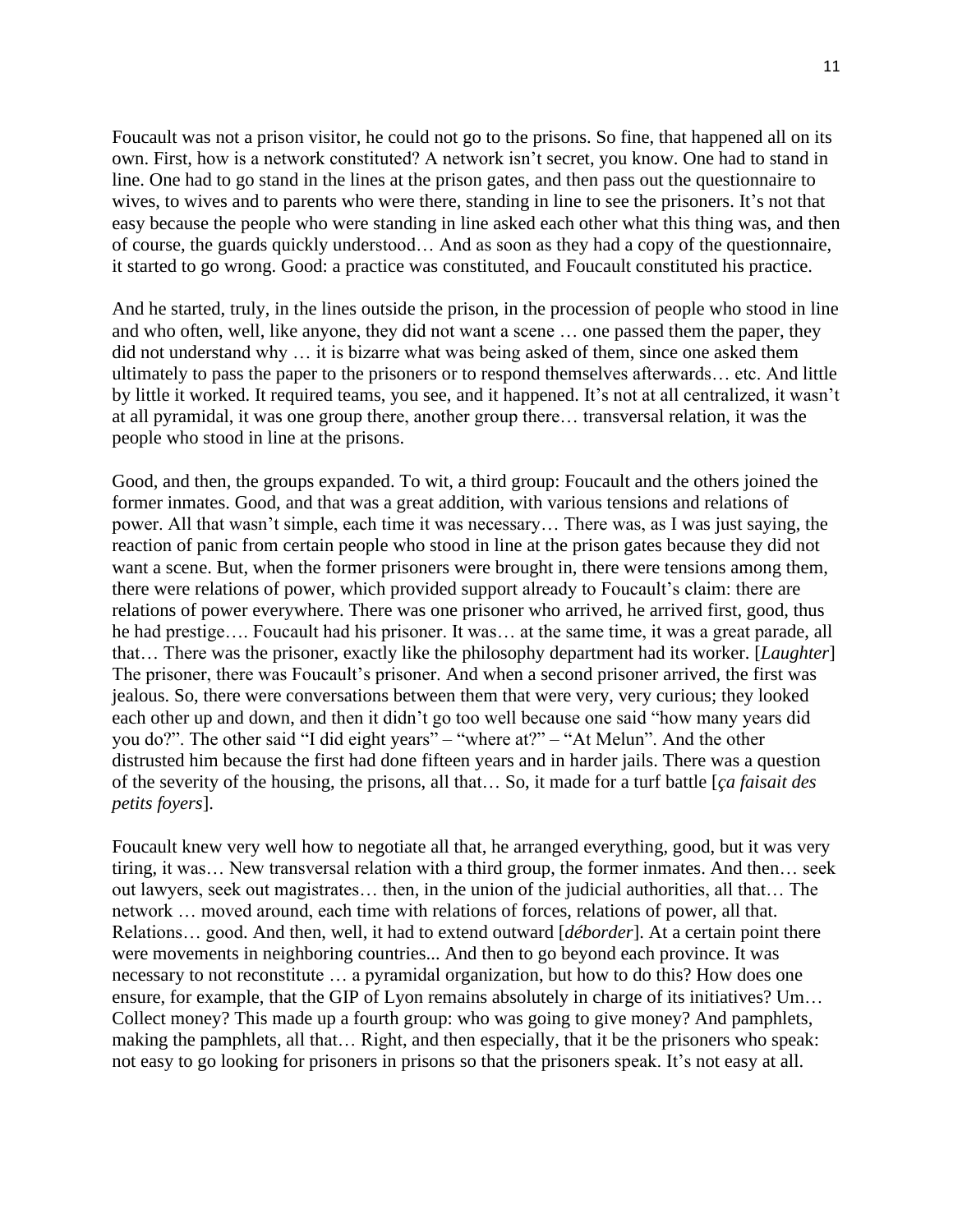What is happening in this type of struggle? There was, in all that, a Foucauldian inspiration, which next led to the development of groups that investigated psychiatric asylums, psychiatric hospitals… And I believe, I would hypothesize, that one of the reasons for the silence and kind of dejected hopelessness that Foucault experienced much later on was … what might be called the failure of this movement. It was the failure of this movement, where "failure of this movement" refers to the fact that around 1971-1972, many people had the impression that something was going to change under so much pressure. That something was truly going to change in the regime of incarceration. And then, afterward, it was part of the post-'68 situation, when the lid was put back on, it was, it was… There were changes, one cannot say there were no changes, I believe there were many more than Foucault thought; but Foucault, who had wanted for there to be even more, was rather beaten down, because he considered it – wrongly, in my view – to have been a failure.

Still, for a moment -- okay … I would add … you will see where I would like to take this …. For a moment, there was a keen interest in making a connection with the American movements. Good, it was necessary that this GIP network develop in this direction, pushing literally a kind of transversal, always a kind of relation of transversality, pushing a transversal toward America. Good. What happens? This is where I might use something like Spontaneist metaphors, it happened almost by itself: that's when Jean Genet appears. Jean Genet, who was closely tied to the Black Panthers …, who himself was not an intellectual reflecting on the prisons, but who had had a notorious and substantive experience as a prisoner.... He comes just then. Very good. And he plays a pivotal role as a kind of hinge. And Jean Genet does not act within the GIP in his capacity as a prestigious author or intellectual. No doubt his prestige is useful. Clearly, but he is active, and insofar as he is active, it is not in his capacity as intellectual but as intermediary with the Black Panthers. What does all of this mean?

Well, I want to get to this point: there are three practical problems of the here-now. And this long parenthesis on the GIP…, I could not draw out the three problems unless… It seems to me that there are three practical problems for every here-now. It's: what new type of struggle, if there is any, what new type of resistance to power? You will tell me: 'but you speak of resistance to power before having spoken of power.' Well, yes, it doesn't matter: there are sites of power, there are sites of resistance to power, and the sites of resistance to power are sites of power. That's clear. Good. When I say "resistance to power," I am also saying "power". Thus: what new type of struggle, today, here and now, whatever the period? It may very well be that I reply to myself: the period is not promising, so there's no new type of struggle on the horizon.

Second question: is there a particular role, today, here and now, which would be that of the intellectual? [*Pause*] Is there yet another question? Ah perhaps, but what would it be? The other question. Perhaps there are other questions. Here and now, what does it mean "to be subject"? Perhaps… Perhaps not… Why do I say that, are these the three questions? Let me go slowly.

First, if you take a good look at these three questions, I would say: the one clearly concerns power. What new type of struggle today? The second clearly concerns knowledge. What is the role of the intellectual today? If there is a particular role; perhaps there is no particular role… this is the practical question of knowledge. The third question, if there is a third question, what is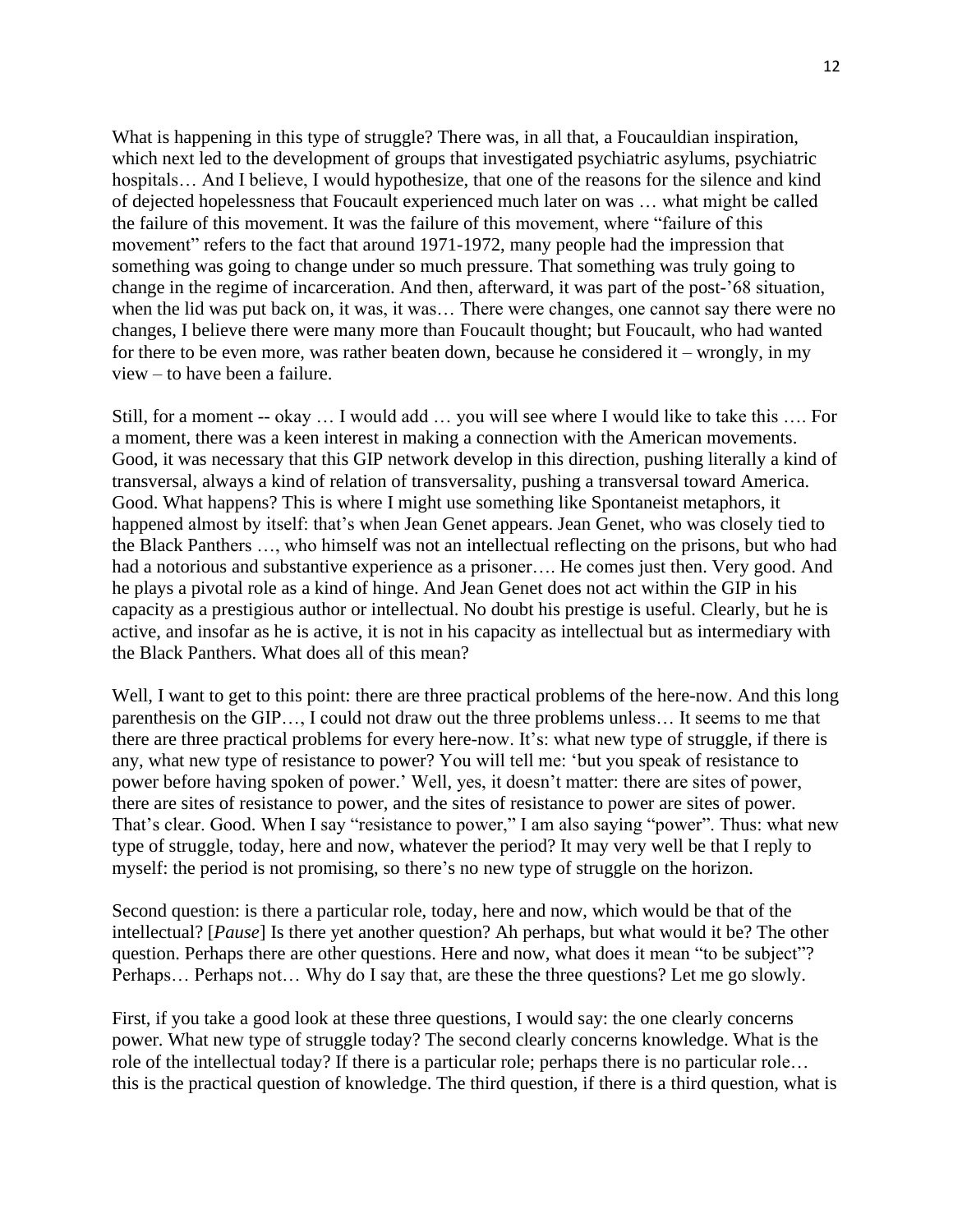it? Good, all of that is not just in Foucault's head. No more than May '68 was in the head of intellectuals. What is it, then?

We must go back a long time, this is part of our history. And what is part of our history, I believe – I am giving a very brief history –, is that it all began to change starting with and based upon 1950. As a function of what? As a function of the Yugoslavian experience and rupture. It is the great date of what seems to me the first time, in a communist country, that centralism was called into question. What presents itself at that time as the experience of Yugoslavian selfdetermination, with a theoretician-practitioner [Milovan] Djilas who at that time is a comrade of [Josips Broz] Tito and whom Tito would later imprison, is the Yugoslavian rupture, which was the great detonator. And starting with the Yugoslavian rupture, the question, which no doubt had been subjacent before, bursts forward in the form of a new, non-centralized politics. And the chance, in a capitalist country, of establishing a new kind of struggle. The theme of transversality begins to take form after 1950.

And if the starting place, at least generally, was the Yugoslavian experience, by what path did it spread? It did not spread from there as though from top to bottom; it spread through networks, by way of broken lines. It passed by way of Italy and the reinterpretation of Marxism by the Italians, notably by one Italian – we will see, because all this is tied fairly closely to Foucault – by one Italian whom I believe to be very important named [Mario] Tronti, T-R-O-N-T-I, who was a member of the communist party and who attempted a reinterpretation of Marxism on the basis of Italian conditions. What were the Italian conditions? The Italian economic conditions were very different than the Yugoslavian conditions, but the existence of a kind of double market in the Italian economy, a black market with temporary labor, off-the-books work, etc., which had taken hold in Italy very early on in a kind of institutionalized form, had been fundamental for the formation of a theme of autonomy. And autonomy, the theme of autonomy, began with Tronti, and was also permeated by the idea of new forms of non-centralized struggle.<sup>5</sup>

Now, from the beginning, this theme of transversal struggles, of non-centralized struggles, inspired first by Yugoslavian self-determination, then by Italian autonomy, had been mingled with a question that was more unclear, more difficult, which was what? Something like: toward a new subjectivity. Are we subjects in the same way as forty or fifty years ago? What does it mean to be subject? Can we attempt to disengage ourselves from centralization without being subject in a new way? Without there being a new style of subjectivity? Tronti went very far in reintroducing a new subjectivity into Marxism, and for him, Marxism was the promotion of a new subjectivity. Which clearly ties Tronti, in a certain way, to the Frankfurt School. All that is quite meticulous as a network.

Yet at the same time as in Italy, and each reciprocally influencing the other, there formed around Sartre in France the theme of: toward a new working class, notably associated with a close friend of Sartre, one of whose pseudonyms was [André] Gorz. And, with Gorz, there emerged: toward a new working class, in the double sense of new struggles, a new form, new forms of struggle, new forms of resistance to power and a new subjectivity. And even in France, other groups before '68 were developing this question. This triple question: new forms of struggle, a new role for the intellectual, new subjectivity. It was all three. It seems to me that these were the three great poles of what turned around '68, of what exploded in '68, and again, these are only theoretical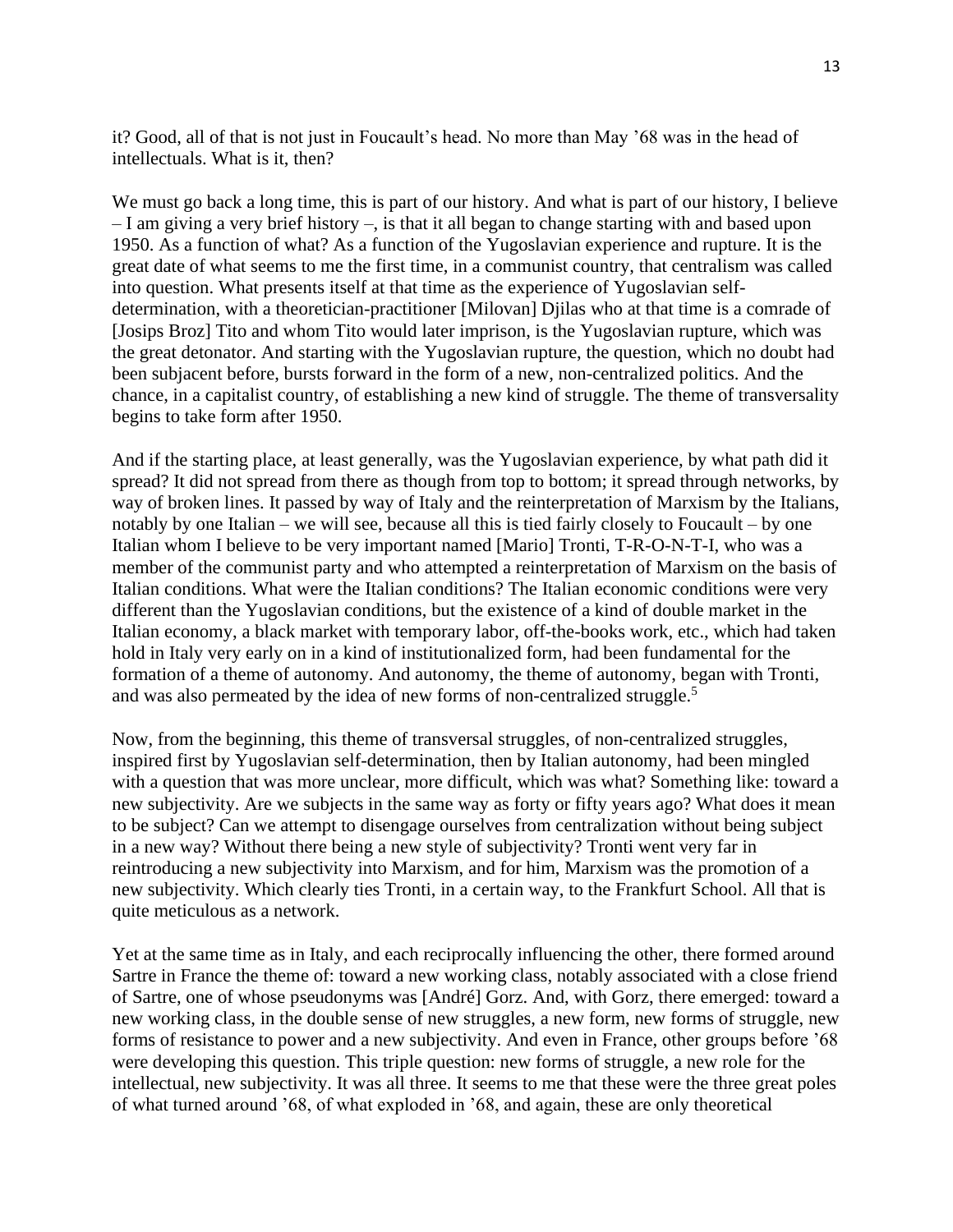questions if you see that they do not await theoretical answers; they are undertaken practically, materializing practically in history.

And in France, these will also be the three questions, doled out differently, in a very subtle way, as the groups already hated each other, but… There was thus: around Sartre, but there was also *Socialism and Barbarism* – they turned entirely around these three questions. There was also Situationism. Finally, there were the dissidents of the Communist Party, namely, the Communist Voice, where at that time [Félix] Guattari, who launched his theme of transversality and who had already launched his theme of a micropolitics of desire; and there will clearly be an echo in Foucault, when Foucault launches his own theme of a microphysics of power. You see precisely what the transversal, non-centralized struggles isolate as a kind of element that must be analyzed: whether microphysics or micropolitics, it's the transversal relations between restricted groups... Good.

In this light, I want to get to the following point: the three questions respond more or less to the three famous Kantian questions. The three Kantian questions are: what can I know? What should I do? "What can I know?", *Critique of Pure Reason*; "what should I do?", *Critique of Practical Reason*. For what can I hope? Here, we must admire Kant's perspicacity when he thought that these were the three fundamental questions since, so many years later, we see… "What should I do?", that is: what are the new types of struggles today? What are the new pockets of resistance to power? "What can I know?", that is: what is the role of the intellectual? "For what can I hope?", that is: is there a new subjectivity? Perhaps you sense that my third axis is planted there, is planting itself in there, is in the process of growing on this terrain. So, what will Foucault do?

This is not at all to diminish, I believe, the depth of his originality, to say: Foucault is, in this regard, the last, I believe, to have taken up this set of questions in order to propel them to a point where they had never been. But these questions have their origin beginning with 1950, and they also permeate Italian Marxism, Yugoslavian Marxism, the Sartrian circles, the pre-'68 milieu… Foucault will give them an echo after '68, and perhaps on the first question (the new types of struggles), he will not provide – he'll create  $a...$  he'll express this theme very strongly – but perhaps he will not provide not it with a radical innovation, and his innovation will have been much more to have brought it into practice, that is, to have constituted the GIP in the mode of a new type of struggle. But the new type of struggle, transversality, transversal struggles, etc., to which Foucault, at the end of his life, will still refer, about which he will still sum up the principal features, I believe that this is not what is most innovative in his work.

On the other hand, the two other questions – that we'll see [*indistinct words*] – the two other questions, specifically, "Is there a new role for the intellectual that will be renewed?", by proposing the following outline which has, it seems to me, a great historical value: "we are done with the era in which the intellectual was the guardian of values". In fact, we are not yet done with it, since the ancient figure of the intellectual as guardian of values was to be reawakened, resuscitated in the form of the intellectual as guardian of the rights of man. But Foucault was able to think, at a certain moment, that this figure of the intellectual had died. And he opposed to this ancient figure of the intellectual, the so-called universal intellectual, what he called the "specific intellectual", or what we could just as well call the "singular intellectual", if you have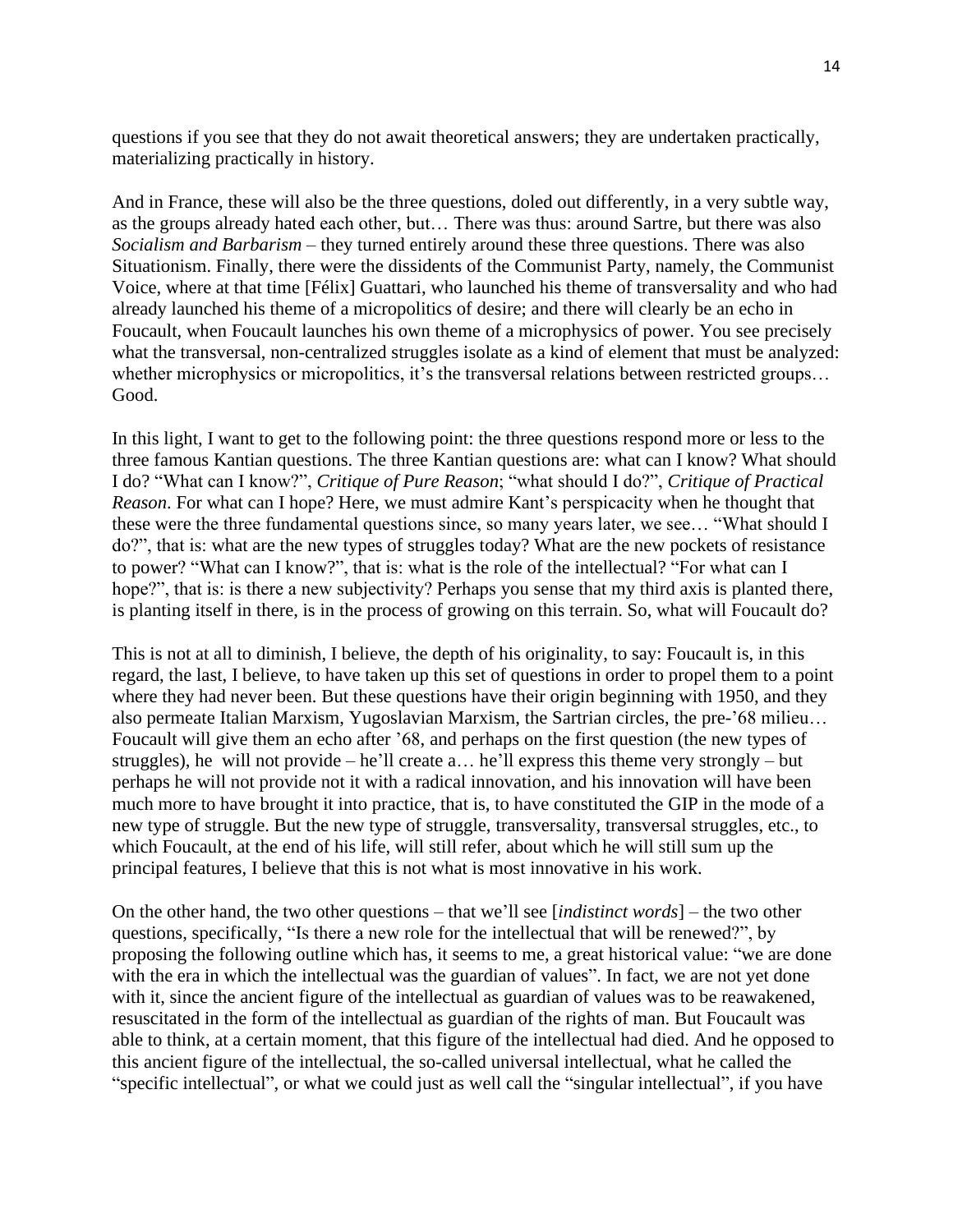held onto the theme of singularity in Foucault. It was no longer in the name of his universality that the intellectual acted, but in the name of his specificity or singularity.

What does this mean? Well, in fact, if you ask what is ... it's not at all despicable at this or that period. When does the intellectual begin to be a bearer of the universal? There, one would have to provide a very good and very precise history … I don't know … Can we already say this of the Renaissance? That the intellectual in the Renaissance is the bearer of a kind of universality? I do not know, because universality is firstly Catholicism. So, is the catholic intellectual, the catholic cleric already a figure of the universal intellectual? Perhaps, I do not know, it's too complicated.

In the eighteenth century, if you take the far-reaching interventions of Voltaire in politics, there is something there like an intellectual as bearer of universality. In the name of what does he interfere in juridical affairs? In the name of the Enlightenment, in the name of justice. The Enlightenment! If I make a giant leap in history, I jump to [Émile] Zola. In his famous intervention in the Dreyfus Affair, Zola explicitly presents himself -- in what may be the first time the very term "intellectual" appeared as such -- The "Manifesto of the Intellectuals" in support of Dreyfus is archetypically a manifesto in which the intellectual presents himself as guardian of universal values, namely: no national reason can justify a false judgment, a tampering with evidence, etc. It is in the name of the universal that the military is denounced.

It would be necessary to follow -- if I am still taking up those who played a great intellectual role -- André Gide, when André Gide denounces the conditions of a jury in a famous trial at the time, the conditions of justice, or when he denounces the conditions of colonial labor, these are the interventions of a great intellectual who has a great impact, for which Gide will never be forgiven… His homosexuality was something that could be readily forgiven at the time, but the history of the Congo was too difficult for him to be forgiven. Alright.

And then, more recently, Sartre. It's not wrong to say, as has been said, nor is there anything ... hostile in saying that in Sartre, there was in fact something relatively close to Voltaire or to Zola, that the courage of this man … perhaps when it comes to Sartre there were both aspects: the birth of a new role for the intellectual and the maintenance and completion of the ancient figure of the intellectual, the intellectual as guardian of universal values. But according to Foucault's analysis, there was a moment when this breaks off. He situates this break with the atomic bomb, when physicists intervened against the atomic bomb. For you must realize that when physicists intervened against the atomic bomb, they did something that was in fact very curious, namely: it wasn't in the name of universal values, but in the name of their situation that was specific to them as physicists. They said: we who know what we are talking about, we are telling you that… The intellectuals did not make use of values like justice etc., they made use of their specific situation, namely: we who have made this bomb, we know that… and that's what has been hidden from you. It is on the basis of their singular situation... The distinctive case, although relatively late, is [Robert] Oppenheimer, the atomic physicist, it's Oppenheimer who spoke from the depths of the laboratory where he was, in the name of the laboratory where he was. It was a completely new figure of the intellectual that Foucault identified very, very well.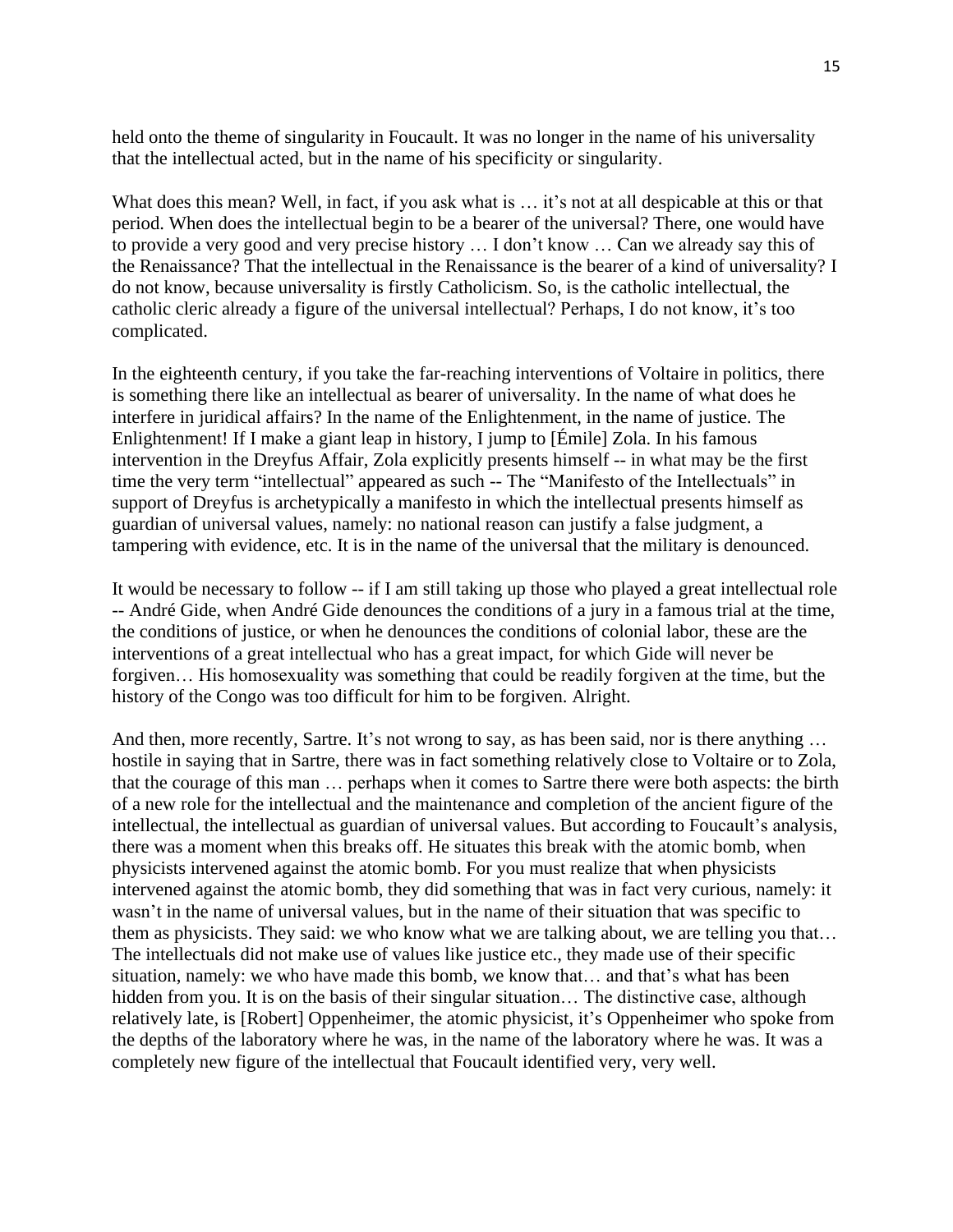And if Genet was going to speak about the prisons, it was not in the name of rights and eternal values, but rather in the name of the singular experience that he, Jean Genet, had undergone, which could be linked to the singular experience of the Black Panthers in America, which could be linked to the singular experience of the French in prison at the moment when Genet had been put in prison, etc. It was in the name of singularity, of one's proper singularity as intellectual, that the intellectual was going to be able to speak. In a certain manner, it would never again be in the name of rights, even if they were the rights of man, but rather in the name of life and a singular life. [*Pause*] Well, then, I really believe that in Foucault, the three questions are reunited. They are reunited as though for the last time, for now, not for the last time forever, but the period is very bad today … and thus the questions are again disunited in a kind of night of the non-question. … But they are reunited for the provisional last time, in the most original and strongest way in Foucault… And once again it is not a matter of abstract reflections.

When Foucault asks: "are there new types of struggles today?", "is there a new role for the intellectual?", "are there chances for a new subjectivity?", what does that show? On the horizon of the question about "new types of struggles", there is the experience of the GIP. On the horizon of the question "are there chances for a new subjectivity?", there is surely the attraction he felt toward American communities, the interest he had in forms at once … sometimes solitary forms, sometimes communal forms, where he clearly emphasized that for him, in effect, the problem of the formation of a new subjectivity was concretely a mode of evading identification. Modes of evading identification are equally modes of community; there are group subjectivities, notably the American groups… and what the American groups are today developing -- You know, things that develop do so in mediocrity and inanity just as much as in grandeur, no? It's always, as that other guy said [*no doubt, Brisset*], 6 it's always also [your] muck [*c'est toujours, comme disait l'autre, c'est toujours aussi (ta) saloperie*] – so are there in American communities today, in German communities today, is there a new form of subjectivity being developed? Quite clever someone who would respond [*Bien malin celui qui répondrait*]. In any case… There again, these aren't theoretical questions, one must go and see. With the Americans, it's not easy. Fine.

Thus, it may very well be that, in his own life, Foucault passed from one question to the other, that he discovered quite late the practical questions: new subjectivities -- it was necessary that he understand them in his own manner, and the question that I believe he understood that the most profoundly  $-$  [is] the necessity of a new situation for the intellectual – whence the very ambiguous relations between Foucault and Sartre. Very ambiguous relations … I would say: these relations were very good, but they were relations where, theoretically, Foucault surely had a great admiration for Sartre but had no affinity with Sartre's thought. I believe he had a great affinity with Heidegger, as we will see later, but not with Sartre. But that does not prevent him from having a great amount of respect for Sartre, and then … things were very good between them… But the ambiguity stems from the fact that Foucault considered Sartre to be the last figure of the bygone intellectual and Foucault, personally, had to live like – to the extent that he considered himself an intellectual, or that he agreed to be taken for an intellectual – Foucault had to live under another image, not better but something other… [*Interruption of the recording*] [1:29:28]

### **Part 3**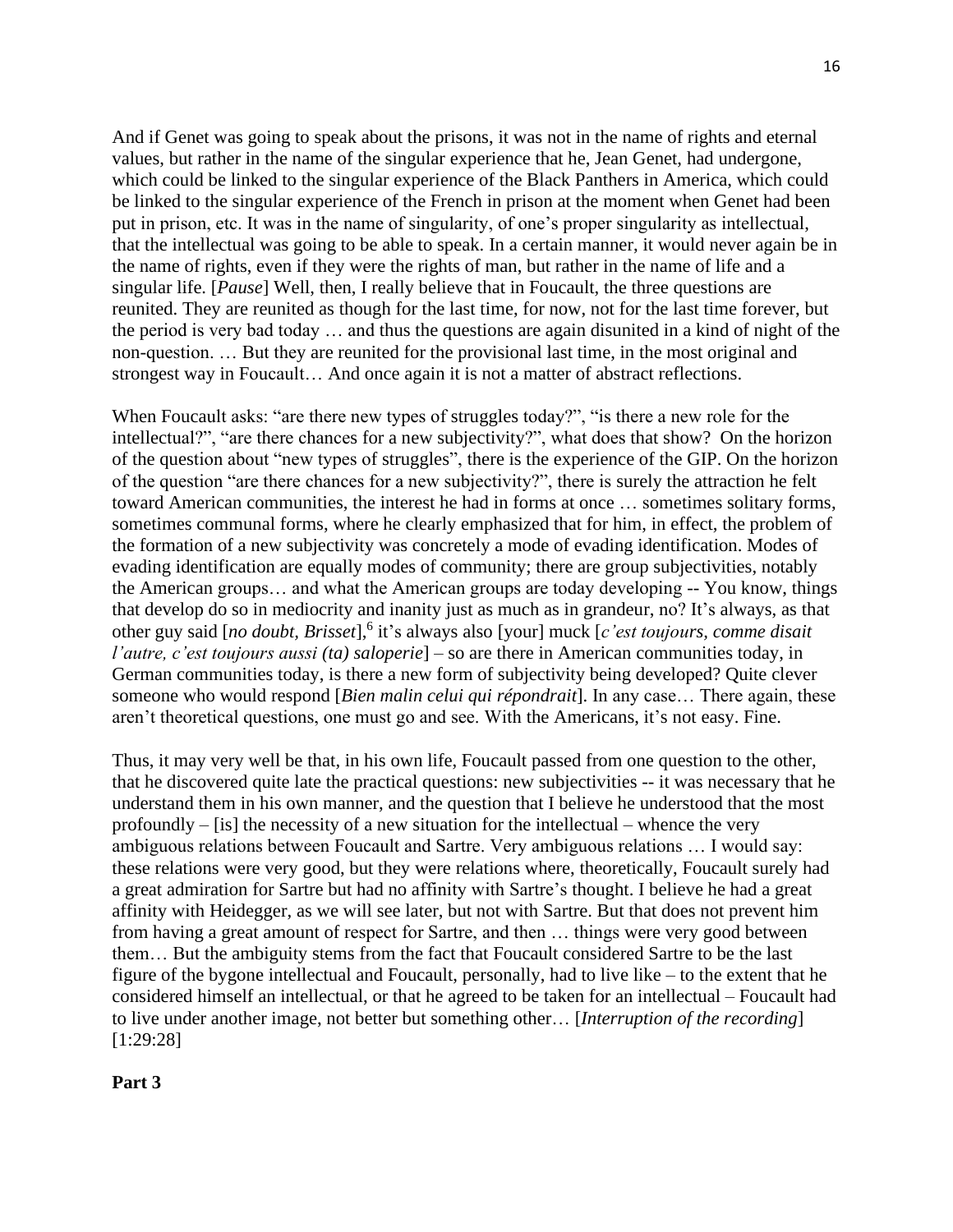… I imagine he does not mean "as a function of the self," as a function of the self as individual, of the self as person. No. I can think that I embody singularities, but with regard to the singularities, I can only ever embody them. …So, I embody a small lot of singularities, we are all like that, no? What does it mean, a subject? No doubt a subject is an incarnation of singularities. It is here already that I would like you to feel the third axis, which will be revealed to us much later, but which is already there. This axis of subjectivation…, it is in the process of… and yet we are quite far from it. Hence, now at last, we are ready, and subsequently you will see that what I am saying amounts to this: the only historical continuity going from past times to now is what? Practices, and in what sense? The practice of struggle, the practice of knowledge, the practice of subjectivity. This is what establishes the correlation between historical formations and the here-now.

For, after all, when we posed the question of the here-now, we can say to ourselves: but hasn't history perpetually been made by means of transversal struggles? Hasn't history perpetually been a fabric, a network of transversal struggles, before these struggles are centralized? Doesn't everything happen this way? Doesn't centralism each time come to cover over with its pyramid and stifle all that had been rich and had been created through a form of transversality, through a transversal form? I do not wish to convince you, I am simply saying that …

I have no sympathy for the Surrealist movement, and I have no sympathy for Surrealism because I see there a dirty, centralized organization, with tribunals, excommunications, etc. What had there been before? Can we clearly see the succession? There had been Dada, there had been Dadaism, and Dadaism is a network. Dadaism is a transversal network that affects all countries…; from Eastern Europe to America, Dadaism traverses the entire world. Precisely because it is not centralized. And what does André Breton do? Those who like André Breton, you correct this yourselves, eh! What does André Breton do? He reestablishes order. He reestablishes order, and he makes something national, something quite French. Surrealism feels French. And he establishes his tribunals, and he launches his excommunications, and he will subject everyone to forced labor, namely, the pages of automatic writing and idiotic little games … and all that. Okay. He gives the order. And he makes it into a French centralism. Okay: Dada will not recover from this, and if there is a politics in art or in literature, you can take this example because it really was a political struggle. It was a political struggle, namely: Dada was absolutely consumed, devoured, was no longer possible because of the reordering imposed by Surrealism.<sup>7</sup>

Well, if this is so, one can say that after all, transversal struggles do not date back only to 1968. So, let's take a giant leap back in history. This is what Foucault, by the way, foresaw very clearly: at the time of the Reformation, but before Luther had made his own kind of surrealism, that is, his own recentralization, the struggles of the Reformation – at the level of the peasantry just as much as, indeed before the reforms supported by the Lords – had been composed of all manner of movements of transversal struggle, engaging the people of the cities, the people of the countryside, etc.; and the period of the Reformation was a very great moment for transversal struggles. So, finally, perhaps we will discover that the three questions – the new types of struggle, the situation of the intellectual, the new modes of subjectivity – have not ceased being posed throughout history, and that this is the true continuity of history, though only practices provide the continuity of history.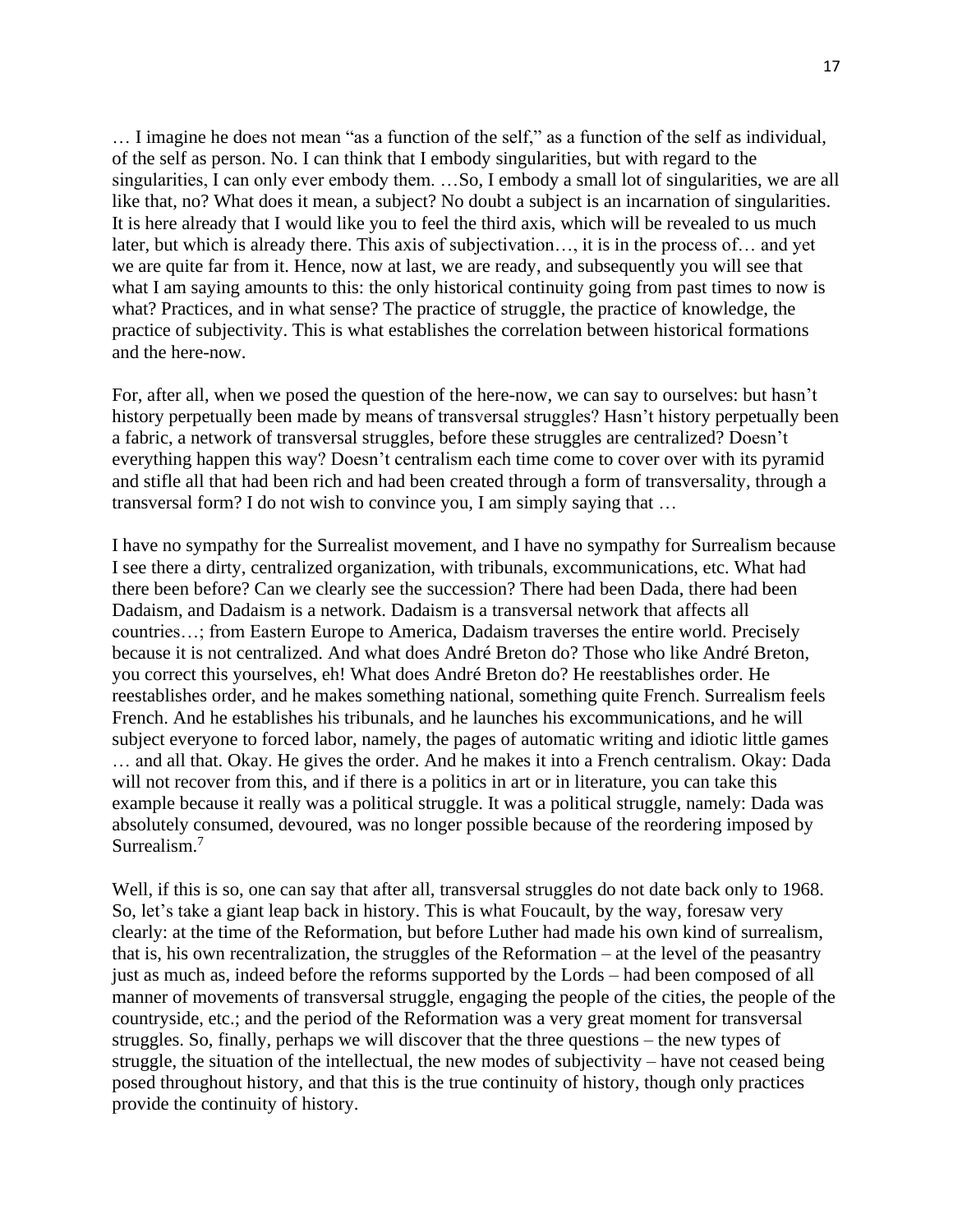So, in light of all this, which allows us to take the necessary precautions in posing the question, we can ask: what are the principles of power in general? We no longer risk, in effect, succumbing to responses by way of centralization. I have tried to … what is the word for chasing away the devil?

# Lucien Gouty: To exorcize

Deleuze: To exorcize! What I have tried to exorcize here is a response to the question "what is power?" that would be a central response. To the question "what is power?", the only suitable response is a transversal one that splinters power into a multiplicity of sites. So, what will this be? Are there principles for this multiplicity? Power… [*Interruption of the recording*] [1:35:52]

…on Rivière, on Pierre Rivière who had slaughtered his family… How did he distribute what goes into the notebook – written or sound image – and the crime itself – visual image? That there would be, there, a relation between the statement and the visibility, and to know if this is the place to find an original solution, given that very original solutions were found in cinema for taking account of these relations between the visible and the statement. Especially since, in the case of the murder of Pierre Rivière, or rather the murders committed by Pierre Rivière, …the notebook where he recounts his whole story has a very mobile role, sometimes conceived as coming after the crime and sometimes as coming before it etc., which raises all sorts of questions. Thus, for the problem of seeing-speaking relations, I myself would be very interested to rewatch the film on the basis of how [René] Allio cinematically treated these relations between seeing and knowing. -- But there must not be too many of you because we will run out of room.

### A student: It's like that [*Inaudible comment*]

Deleuze: It's like that, so there can be many of you. -- So, let's continue, but I think that everything which came before was absolutely indispensable as practice, already, and as practice of power.

Now, then, it is as if we returned to the question: what are the principles… What is power? And well, if there are principles, they will clearly be practical principles. But only if there are principles. What is the principle that Foucault always brings out? Well, it is, strangely, that in the texts of Foucault, there is no long study at the level of principles, as I told you. If you want to locate that level, there are a few pages, two or three that go very quickly, at the beginning of *Discipline and Punish*, pages 22-24 – it doesn't go very far at the level of principles, I am saying –, and in *History of Sexuality Volume 1*, a little bit longer this time, pages 82-85.<sup>8</sup> This is to say that…, and well, we will do the opposite; we are going to go a little off-center, though only with the idea that it is really in order to be clearer, and we instead are going to focus at some length on this question of the principles according to which we can think power.

Now, the greatest of these principles in Foucault, it seems to me, is constantly called forth by his concrete analyses, namely: one must not start from large aggregates. One must not start from large aggregates. What are these large aggregates? Well, in the modern world, for example, they are the large institutions. You see right away this means that in order to evaluate power, one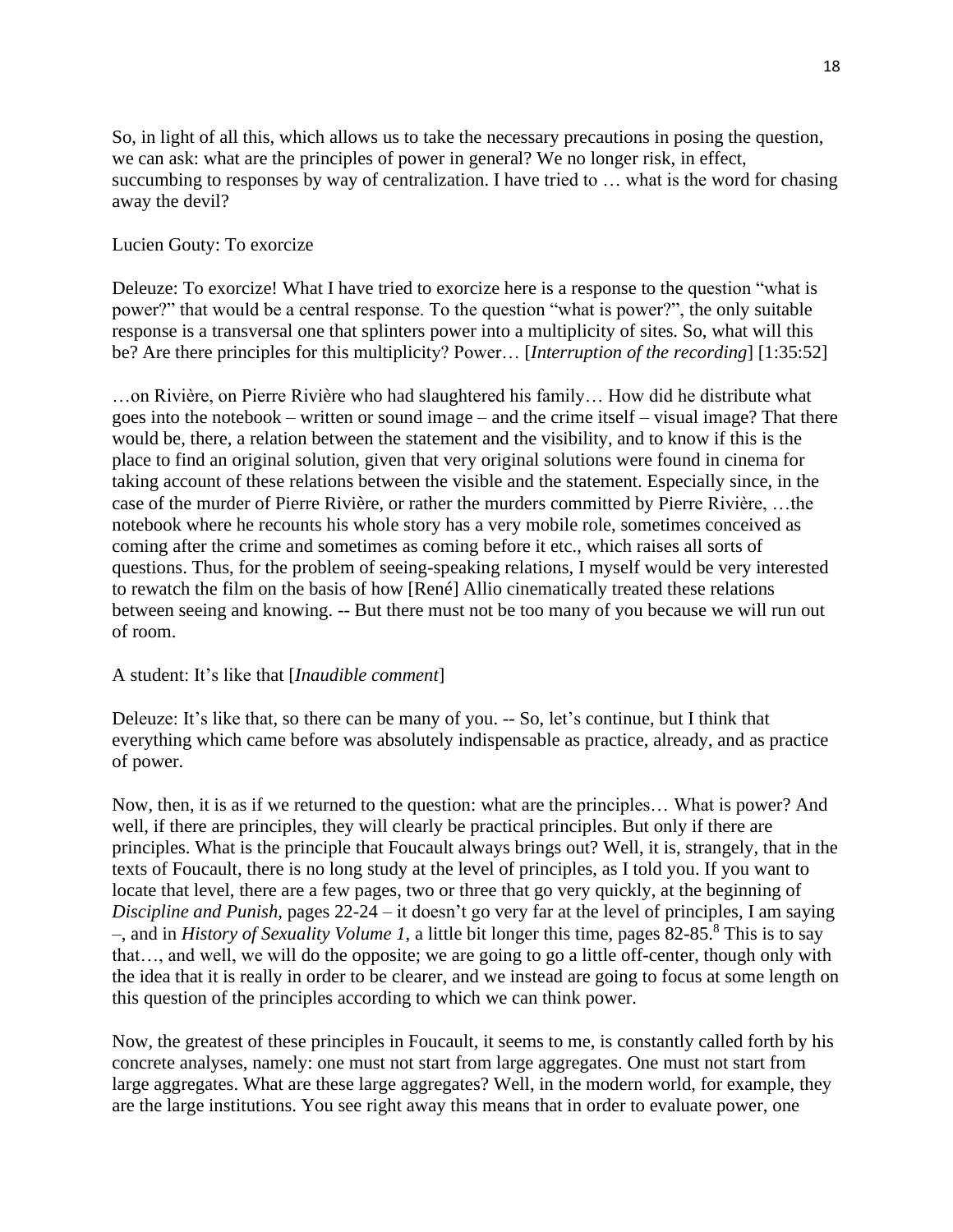must not start from large institutions that are already made, like the State, the law, and classes. In the end, Foucault is the only one to have made a leftist theory of power, I believe. He is not the only one to have proposed it, but to have done it… Good, must not start from large aggregates, why? No doubt because the large aggregates are given as already made, the genesis and exercise of which must both be shown. The law, the State, classes are already entities, how to put it, that are much too big. This immediately explains his appeal, from the beginning of *Discipline and Punish*, to a microphysics. Once it has been said that microphysics consists in saying, in the domain of the physical sciences, that, beyond the great aggregates – if I give a very rough summary of microphysics – beyond the great aggregates that are statistical aggregates, a science of molecular corpuscles must be attained and constituted.

What, then, are corpuscles? Power must be grasped at the level of molecules and corpuscles rather than at the level of great institutions. This is what "microphysics of power" means before anything else. It means something very simple in appearance, but what is this molecular power? The State, classes, the law, these are powers that we will call molar. And, well, no, in order to grasp power, one must go all the way to molecules. It is a metaphor. Good. *History of Sexuality Volume 1*, page 92: "The analysis, made in terms of power, must not assume that the sovereignty of the state, the form of the law, or the over-all unity of a domination are given at the outset". In other words, the theory of power must be local rather than global, molecular rather than statistical. "… [T]hese [the sovereignty of the state, the form of the law, or the over-all unity of a domination] are only the terminal forms power takes". It's not that there is no State or no law, but that these are statistical expressions of an agitation of another nature. Power is a molecular agitation before being a statistical organization. Hence, once again, all I am doing is justifying the term "microphysics of power". But, if the word "microphysics" must be taken seriously, it's because we will find there the great microphysical unity, namely: the corpuscular wave. Power is not a matter of large aggregates, but rather of waves and corpuscles. There are political waves and political corpuscles. So that should remind us of something or someone about which Foucault, however, never speaks.

I will tell a story today, which will be…, which will conduce toward … a reprise, that is, a series of stories. I am telling a story. At the end of the nineteenth and beginning of the twentieth centuries, two sociologists opposed each other in an inexpiable war. What the hell! [*Diable!*] If I say this, it is because it is true to the letter. It must be believed that there was not only the question of knowledge, but also the question of power. The one will be crushed by the other, but, as always, the one who was crushed is the best. It's about [Émile] Durkheim, the great Durkheim, and Gabriel Tarde. Gabriel Tarde is the founder of microsociology, which will disappear in France and go on to America, whence it will return to France, by the American route, without us knowing that America was only returning to us what it had taken. O what sorrow! [*Laughter*]

Okay, what happened between Durkheim and Tarde? Here again, I think that this parenthesis is necessary. When I say that Durkheim crushed Tarde, it was a veritable war and a conquest that Durkheim won, a conquest of primary education, of secular morality, and of the university. The deans were Durkheimians. I mean, statistically, the number of deans of faculty who were Durkheimians, you'd think that… they were high-ranking civil servants. Tarde was not an academic by training, he was a justice of the peace… Fortunately, he had been received by the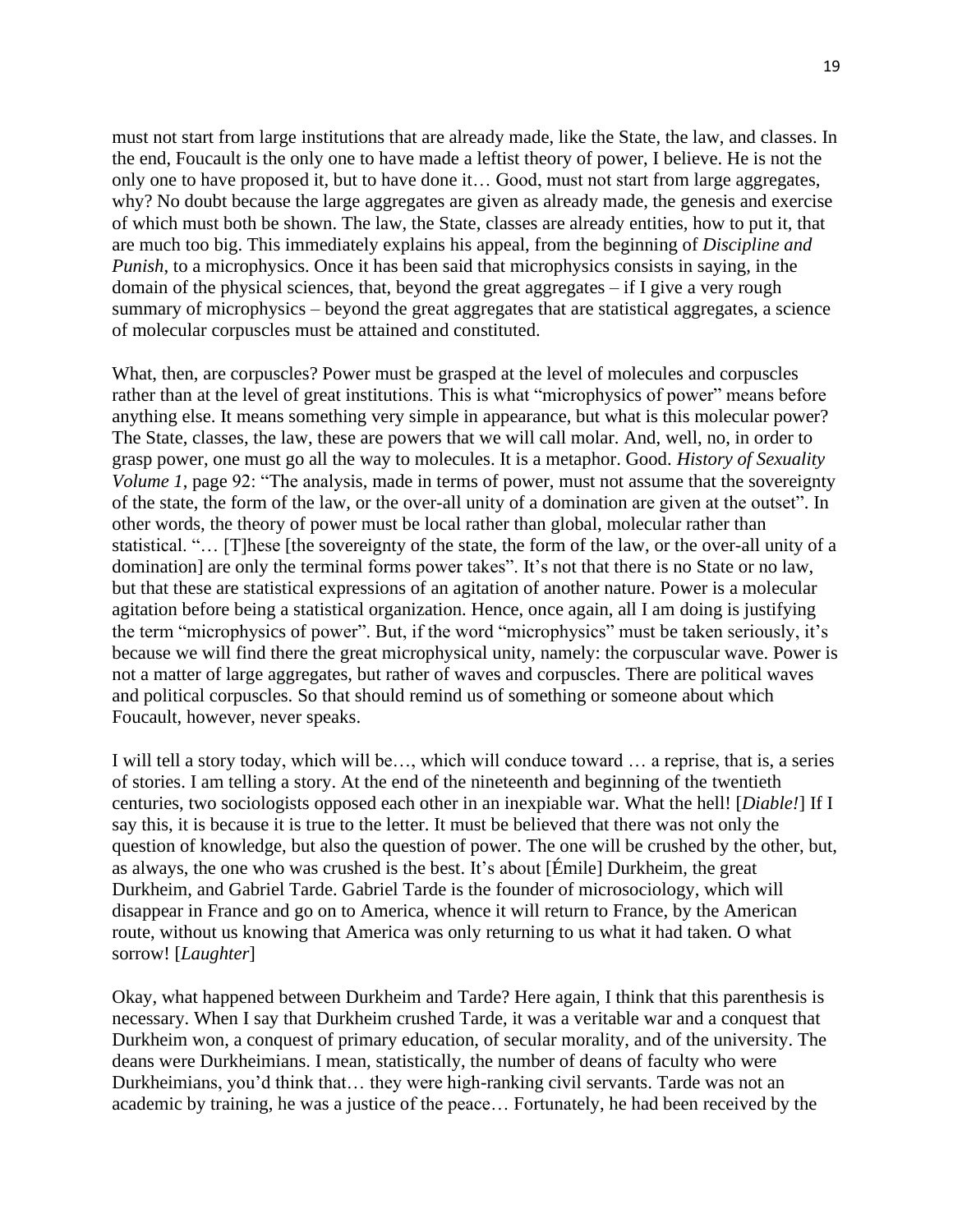Collège de France – there was quite a strong opposition at that time between the Sorbonne and the Collège de France – he taught his courses, which must have been marvelous courses, but… well, his influence…, his non-Durkheimian disciples were massacred, to the point where they fell back on the law and, very oddly – I abound in anecdotes today – very oddly, the disciples of Tarde were very important in the formation of European movements and also in legal disciplines; for example, a great jurist named [Maurice] Hauriou, not the more recent [André] Hauriou, but his father, the old Hauriou… who was of great importance at the time of the Matignon Agreements [1936] and had a political influence, was a direct disciple of Tarde. And Tarde went in two directions, on the side of the Matignon Agreements and on the side of Europe. Very bizarre. He was a federalist who announced federal Europe… in the end, very, very bizarre, very curious. No matter!<sup>9</sup>

But all of this is to say: what is it that Durkheim did? If there has been a sociology of large aggregates, it was this one. And how did Durkheim found sociology as a science? He said: it's quite simple, there are two sorts of representations. There is individual representation, which is the concern of psychology, which is worth nothing, by the way, … and then there are collective representations. The two differ in kind. Collective representations are not of the same nature as individual representations, and sociology is the science of collective representations. Okay. I am simplifying a great deal. But the notion of collective representation is fundamental… I can say that it is typical of molar sociology. It is the sociology of the large aggregate. And it was wonderful, Durkheim's sociology is quite beautiful, at least for those who like that sort of thing.

What did Tarde say? Tarde said: well, yes, what Durkheim says is very good and interesting, but in the end, these collective representations, these large aggregates do not emerge readymade; where does something like that come from? So then, Durkheim went into a rage, the question "where does it come from?" was not to be asked, and perhaps he was right. But Tarde renewed the charge, saying: no, no, you know, not everything that is socially composed presupposes the large aggregates, there is always… What is there always? And well, …in large groups, there are currents of imitation and then there are moments of invention. And then he said: you see, what interests me is the way in which an employee of the ministry ...writes his signature. There is a moment, for example, or a period where the type of signature of the ministry changes, and Tarde says: that is what's good, something small, a small social invention. Society is formed by currents of imitation and movements of invention, and they are always small imitations and small inventions. You see, there, I am not even giving the theory, I am saying what interested Tarde. You will tell me: fine, but what is all that about?

Thereupon falls the inexorable judgment of Durkheim and the Durkheimians, which is "Death to Tarde. He wants to reduce sociology to psychology." In fact, he wants to explain collective representations, that is, social phenomena, by imitations and inventions. In other words, he wants to explain the social by the individual; an individual imitates another, an individual invents. You see? Tarde never recovered from this in France. And yet… and yet Tarde said something that had absolutely nothing to do with what Durkheim would have had him say, for in Tarde, social imitation never goes from an individual to another individual, and social invention does not depend upon an individual. So then what does he mean in referring to imitation and invention? This is where it becomes quite beautiful. But you understand, it must… Well, he had said it clearly, repeatedly, but nothing would do; he was always taken to be saying that the social is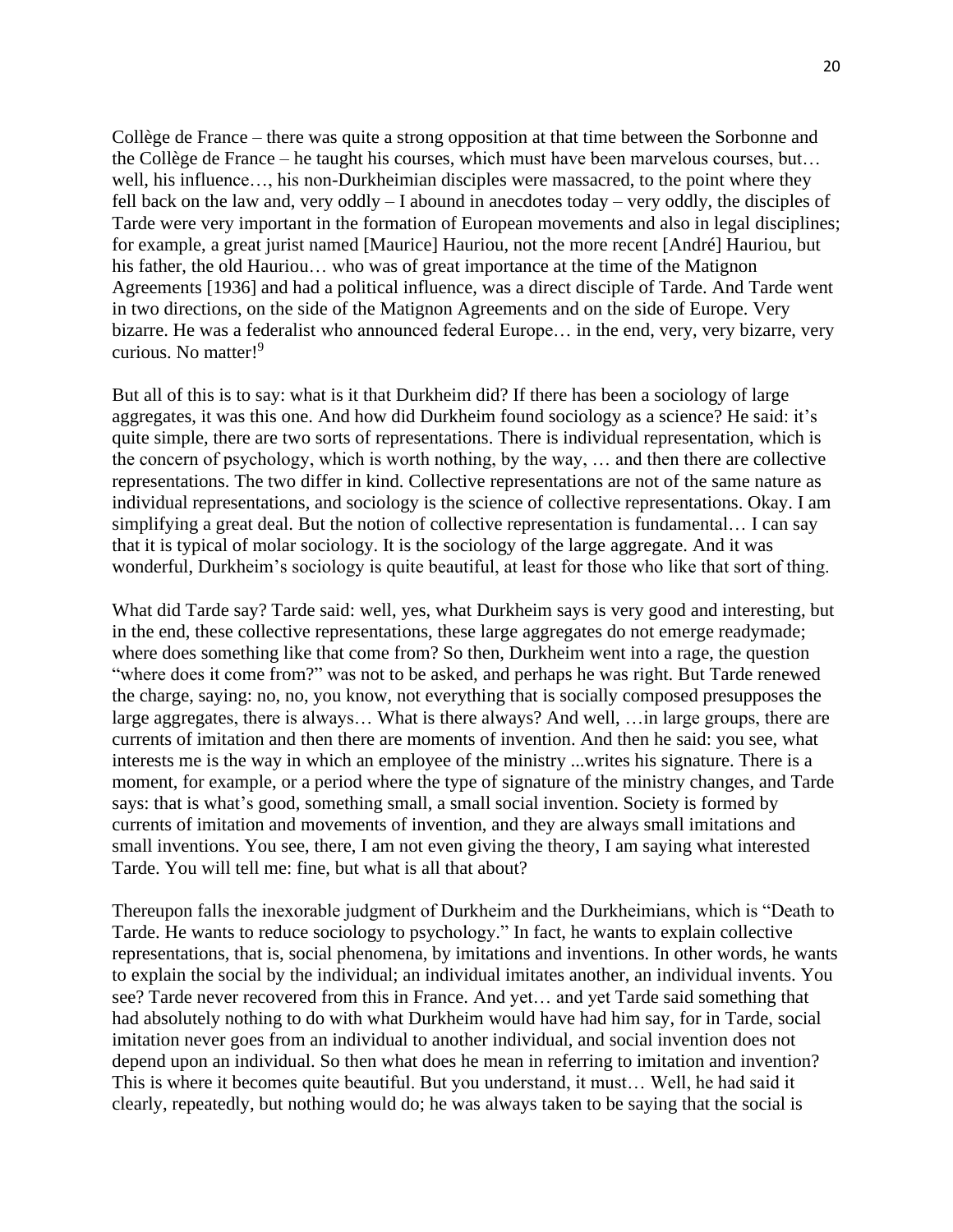explained by the psychological. There are misunderstandings that one can never take back. It is sad, no? It is sad. Tarde was very sad. So, what did he mean? He meant the following: imitation is a wave or a current of propagation. It is a current of propagation.

Okay, let us accept this, we can understand vaguely, and we will see what comes of it. It is a wave of propagation. What is invention? Invention is an encounter between two different imitative currents. Good. Invention always comes from the crossing of two orders. Thus, imitation is some wave of propagation, and invention is the point of encounter between two currents, two waves of propagation. So obviously, the question… This is still nothing. The question that becomes serious is: okay, but between what and what does imitation happen? From where does the current of propagation depart, to where does it go? And that is where Durkheim awaited him, saying: "well, you see clearly that it goes from one individual to another individual, thus you are doing psychology. However much you say that imitation is a current of propagation, this current of propagation can only go from one individual to another individual, since you reject collective representations."

Now, Tarde in turn said that a current of imitation or of propagation does not go from an individual to another individual. It goes from where to where? It goes from a state of belief to a state of belief, or from a state of desire to a state of desire. What is propagated is belief or desire. You see where I want to take this. It is not a matter of doing a sociology of representation, but rather of doing a sociology of what there is beneath representations and what representations presuppose; and what representation presupposes is belief or desire. And a representation is not propagated, which is why Durkheim had to posit it ready made. But beliefs and desires are inseparable from waves of propagation and constitute true sociology, that is, microsociology; to do microsociology is to conduct the study of waves of propagation of beliefs or desires that traverse a social field. This becomes a great idea that has nothing to do with psychology, but that has to do with microsociology. Beliefs and desires are social corpuscles.

You see the force of the critique against Durkheim. Durkheim remains at the level of representations, he does not see what there is beneath representation. What is beneath representation… Representation is a large aggregate, a molar instance. Beneath representations, there are corpuscles of belief and desire, and corpuscles of belief and desire are inseparable from waves of propagation, and the wave of propagation of belief or desire is imitation. So it is only secondarily that one can say the believer imitates someone; that is conversion. Someone converts to Christianity at the first moments of the Church; that means that Christianity as belief, that is, as molecule, as social particle, spreads following a wave of propagation. That is what imitation is. And invention will be the formation of a new desire at the meeting point of two currents of propagation of belief or desire, or the formation of a new belief.

I will not say more about it because that would be … I dream of one year teaching a course on Tarde, but… Tarde is very beautiful. It is the true microsociology, which is to say, the Americans never attained this point of non-psychology. Yeah, it is only Tarde who knew how to maintain a microsociology psychology [*une microsociologie psychologie*] without the least … um … with its history there, … notably his great theme that representations are never quantifiable, whereas there is a social quantification of beliefs and desires, and he made a great theory of social quantification that involves an entire logic, … and he redid everything, then, on the basis of his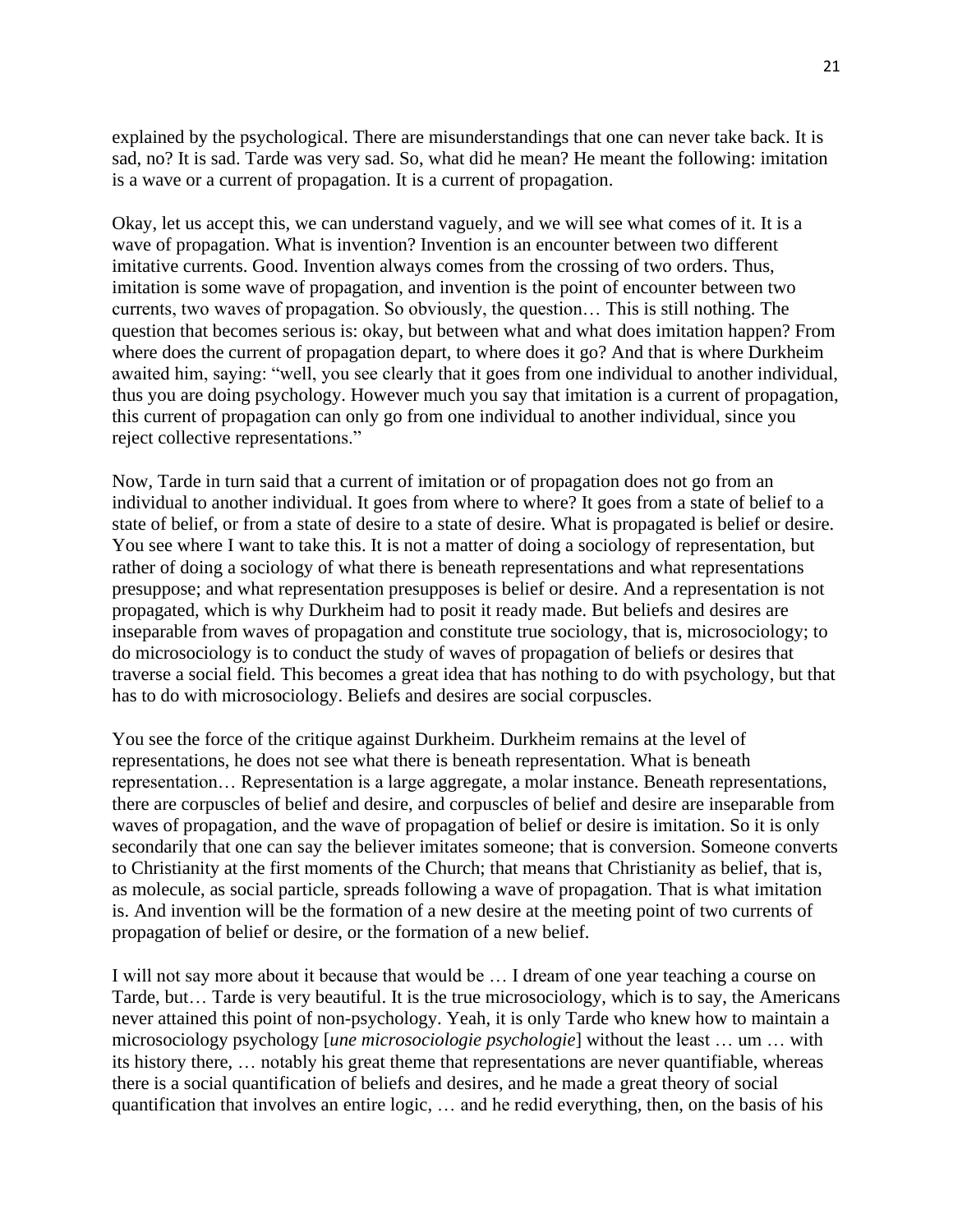microsociology, since he will reproach logic for being a logic of representation, instead of being, as it ought to have been, a logic of belief and desire, but only, if logic becomes a logic of belief and desire, at that point new quantifiers must be introduced into logic. And he sketches an astonishing logic of belief and desire. So, this is to indicate the importance…

Now, I believe – I don't mean at all that there was an influence – that there is often in Foucault a veritable Tardian tone. I would say to the letter that, you see, imitation and invention in Tarde correspond completely – you will only be able to understand what I mean a little bit later – correspond completely to what Foucault calls relations of force, because, I will say right away, to avoid any misunderstanding, for Foucault, and he is formal in this regard, relations of force have nothing to do with violence, in other words are irreducible to violence. They have an entirely different nature. Why call them "relations of force" since they cannot be explained in terms of violence? We will see, we will see why, precisely relations of force are something that exceed violence from all sides [*rapports de forces quelque chose qui excède la violence de toutes parts*], but you understand that if relations of force exceed violence, I can very well say: imitation is a relation of forces, invention is a relation of forces, it's obvious. It's obvious. Imitation implies a relation of forces between what imitates and what is imitated. Invention implies a force relation between the currents whose encounter gives rise to invention. Good.

And I am saying that very often, Foucault's tone strangely recalls Tarde. For example, Foucault has an extraordinary taste for what he himself calls…, one time…, there is a passage in *Discipline and Punish* where he speaks of … small social inventions, and he says: the prison car, one never speaks of it, he says, but it's an odd little invention. Obviously, one speaks of the blast furnace, one speaks of big technical inventions, and one does not speak of small social inventions. I have the feeling that … I don't know if Foucault knew Tarde, I think he must have known him, but even if he didn't know him, it is an astonishing encounter. Because there, it is literally almost a text that would be signed by … The prison car as small social invention, by contrast to the big technical inventions, well it's … it's pure Tarde. So, all of this is only a starting point. You see, the relations of force are molecular relations, micro-relations between elements that function like corpora. Good, it's with this that we will need to sort things out.

So, in trying to arrange Foucault's texts well, I would say that from this, we could abstract six principles from his microphysics of power. Six. That's a lot. And these six principles are equally denunciations of what he took to be postulates in classical theories of power. Thus, we can extract six postulates denounced by Foucault. Let's do it. **–** Ah, I thought that was a watch… it's a… you see, I thought that was a bracelet; thank you very much! --

First: we will call this the postulate of property. Foucault tells us: political theories proceed as though power were the property of something or someone. Well, power is the property of no one. Property of what? Well for example, even the Marxists, at least at first glance, make of power the property of the dominant class. *Discipline and Punish*, page 26: "Now, the study of this microphysics presupposes that the power exercised on the body is conceived not as a property, but as a strategy". It's the first time we encounter this word that will take an ever-greater importance in Foucault. Power is not a property, but a strategy.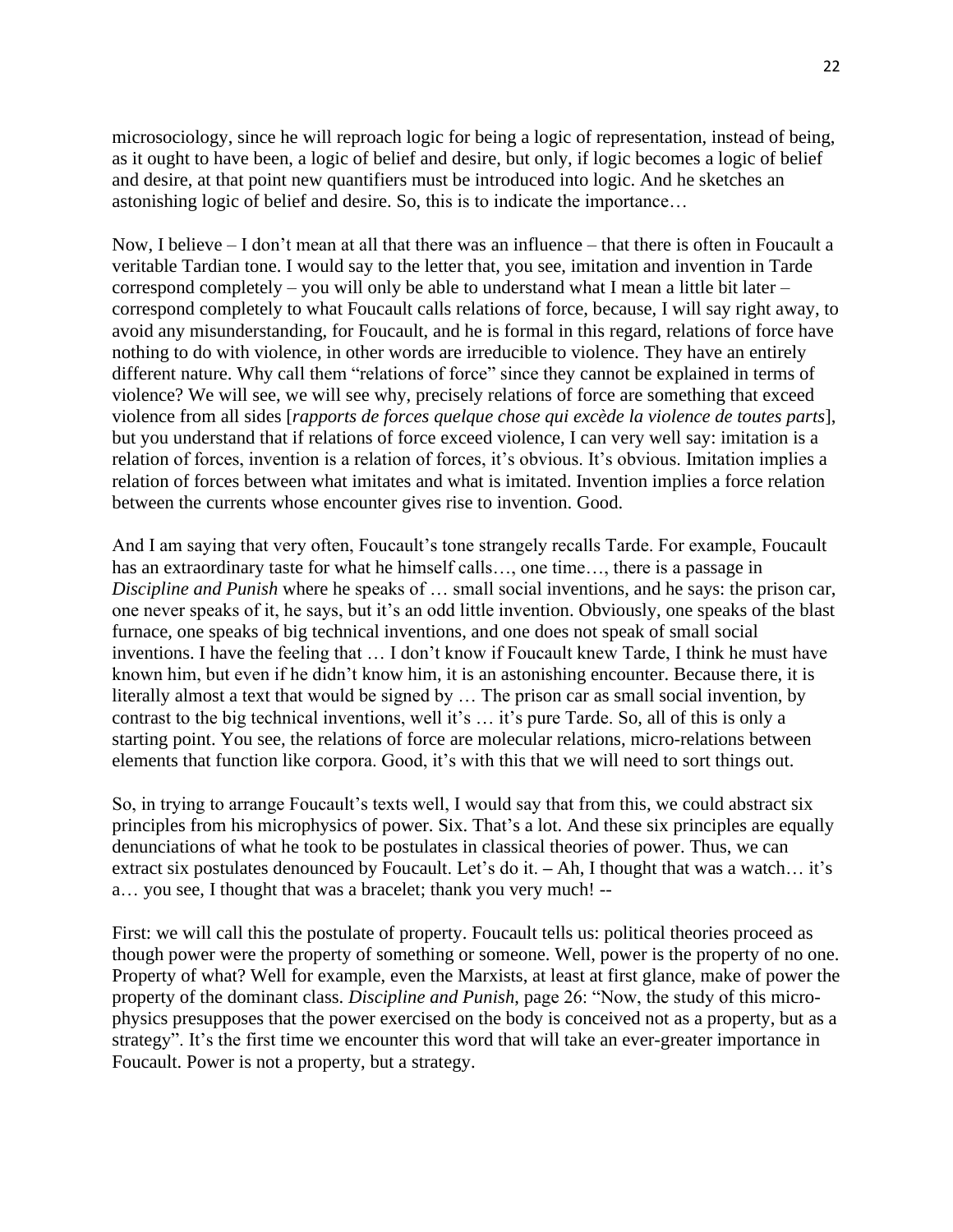In other words, there is an absolute functionalism of power. Power is not possessed, is not a property, but rather is exercised. It is exercised. It is never possessed, it is not a property. If you have already understood everything we have said, this shouldn't surprise you, because... at the risk of getting ahead of ourselves, if it is true that power is fundamentally relational, it cannot be a property. A relation is not a property. If power is a relation, and if we take seriously the expression "relation of forces," and if we say that "power is relationality itself," it cannot be a property, even of a supposedly dominant class. It is exercised, that is, power is a strategy. A strategy… Good, good, good. … And now, what should this new word make us think of? But we will have to pay close attention, and in particular, we must not confuse strategy and stratum. Because knowledge refers to strata and stratification, but power, on the other hand, refers to strategies.

Moreover, strategy appears there where there is no stratification, there where there is no property. The sedimentary layers can be possessed, but power is exercised rather than possessed. And how will Foucault define strategy? "Innumerable points of confrontation, innumerable points of confrontation, sites of instability." It is forced, but he does not say "sites of instability" for the pleasure of being clever; rather, it is that in the micrological domain, in the microphysical domain, there is by nature no equilibrium, it is a domain that repudiates equilibrium. This is no corpuscular equilibrium. There is no wave-like equilibrium. There is no microphysical equilibrium. There is no stability. There is only statistical stability, which is to say, the stable is the large aggregate. Large aggregates are possessed, it is true, but you can guess that power is fundamentally diffuse, fluid, unstable at the level of microphysics.

This does not mean that at the level of large aggregates… so understand, at the level of large aggregates, of course it is possessed, of course it is stable, of course it is in equilibrium. But that is not the source of power. It's not that, and we must attain to this microphysical layer which does not admit of sedimentation, which is pure strategy and not stratum, innumerable points of confrontation, sites of instability; and what are these innumerable points of confrontation, these sites of instability? It is what we saw before, singularities rather than psychological individuals. Tarde would say they are quantities of belief and desire, corpuscles of belief and desire that are fundamentally unstable, fluid, swept along by waves, etc. Innumerable points of confrontation, sites of instability: relations of forces are relations between singularities. These are waves of singularities, just as microphysics speaks to us of corpuscular waves, that is, waves which guide a corpuscle; and, well, relations of forces guide singularities.

But you … have not yet done anything if you stick to the large aggregates that this microphysics will come to form. It is not a matter of saying that the large aggregates do not exist; the large aggregates are effectively constituted by this microphysics, which is to say, microphysics constitutes a macrophysics. The large aggregates are nothing other than states of affairs [*faits*] composed of these corpuscles and these waves, but at the same time, the states of affairs stratify the corpuscles and waves, [*Pause*] which is to say, they make large aggregates out of them, the global effects of which are all anyone considers. The large aggregates are the global effect of microphysics.

Okay, everything alright? Then I will again open a parenthesis, just as I will keep doing later. There is one thing that Foucault never speaks about – we will do a test, eh, we will do a little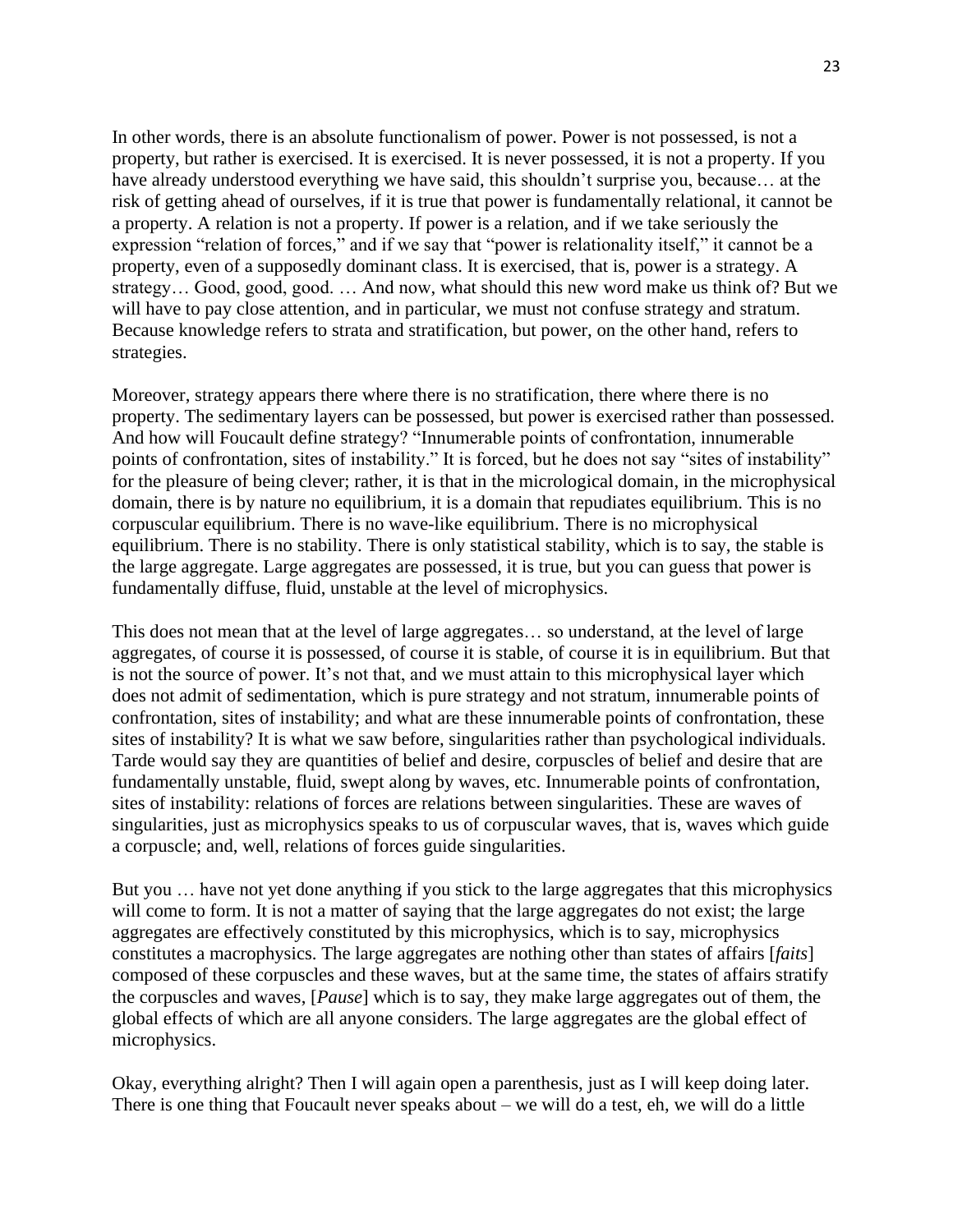confirmation test by taking an example outside those given by Foucault. I say to myself: Foucault never spoke about primitive societies. Why did he never speak about so-called "primitive" societies? He never spoke of them for a very simple reason, I believe, and it is not at all that he did not like ethnography and ethnology; it is because he wanted to operate on short and well-determined series. We have seen it, right… He had such horror of universal history that he feared, evidently, that if he did not take up a well-assigned, well-determined series, then he would seem to lapse into a kind of universal vision of history. But if we do not have the same fears, then we can always try, because, if you followed everything a moment ago, I would like to find in modern ethnology the same story as that between Durkheim and Tarde, for after all, the same stories can be found.

In modern ethnology, it is well known that primitive societies are said to be Stateless. Foucault could say: yes, perhaps they are Stateless, but they are not without power. Good, but after all, if the so-called "primitive" societies do not present us with a large aggregate that exceeds them, they present us all the same with large aggregates, which are what? They are the great lines of filiation. Like the Marxists say, what stands in for the State in primitive societies is kinship. Okay, the great lines of kinship, the great lines of filiation that we refer to fairly as great lineages. I would say that the great lineages in primitive societies are the collective representations of the base or, if you prefer, the large aggregates. In modern societies, the large aggregate is instead the State and the law. Well, we are assuming, it's easy to say.

Here I notice that an oeuvre as admirable as that of [Claude] Levi-Strauss… At least, I am not speaking of the *Mythologiques*, because when it comes to the *Mythologiques*, perhaps everything changes, the *Mythologiques* are a curious story… but I am speaking of the *Elementary Structures of Kinship*, an already antique book. At the level and moment of the *Elementary Structures of Kinship*, there is no doubt that Levi-Strauss develops a structuralism based on large aggregates, and, of course, structures are only ever molar. Here, notice that we are reaching the point where we will be able perhaps to confirm our analyses on the difference between Foucault and structuralism. Structures are fundamentally in equilibrium. A structural disequilibrium, well, it happens, it happens, but a disequilibrium is still the structure in question. The structure qua structure designates a state of equilibrium. In other words, Levi-Strauss says this explicitly when he affirms that malfunctions and disequlibria are consequences, the consequences of something else. Good.

In this way, then, with regard to primitive societies, Levi-Strauss develops a macrosociology based on the great lineages of kinship, the great lines of filiation. And what does he tell us? He tells us that there are relations between great lines of filiation. These relations are alliances – among which one privileged case is marriage – alliances, marriages, which are forms of exchange between one filiative line, one lineage of filiation, and another. And he tells us finally that if one considers the totality of exchanges within a sufficient social space, one will find that there is a generalized exchange – this is what he called generalized exchange, by contrast to restricted exchange, where one limits oneself to two lineages, to the relation of two lines – and that generalized exchange forms a closed cycle. Closed cycle = structure. There you have it.

A number of ethnologists reacted, saying that while Levi-Strauss's oeuvre, with respect to the *Elementary Structures of Kinship*, was very admirable in its systematization of ethnological data,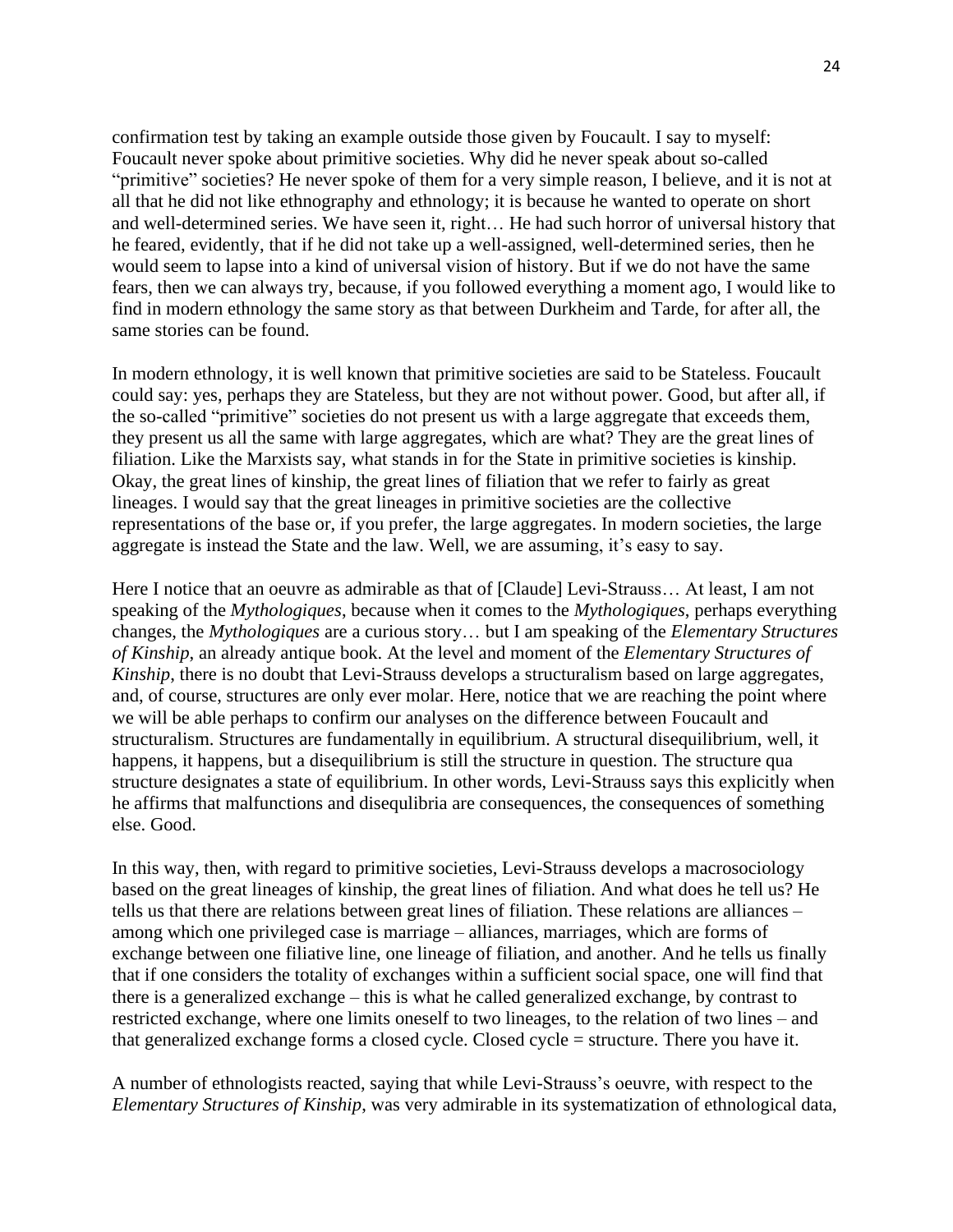in their view, no primitive society had ever functioned like that. They said, in a sense, that that had never worked like that. It works like that in the mind of Levi-Strauss, fair enough, but never has a primitive society been able to work like that. You see that those who objected to Levi-Strauss invoked a functionalism, a practice: what are the effective social practices? In other words, it was the English and the Americans. And notably, one of the greatest ethnologists, along with Levi-Strauss, was an Englishman named [Edmund] Leach, a great ethnologist. And just as there had been a Tarde-Durkheim polemic, here was born another polemic, Leach-Levi-Strauss, where each showed a kind of genius in the art of not understanding what the other was saying... [*Interruption of the recording*] [2:15:47]

### **Part 4**

… because in all the societies I know of, well, in all the primitive societies, their great concern is that what happens not seem like an exchange. That is their first theme: it must not seem like an exchange, and when one speaks to them of exchange, they are not at all happy about it. For example, for them, a woman is not exchanged, not ever. A woman is either given or stolen or sometimes both at once. It must be either a theft or a gift. But exchange, that won't do… It is a gift or a counter-gift, a gift that obliges etc., the whole well-known theme that Leach takes up in his own way. And you will see what he will draw from it. This is his first point, which Levi-Strauss, in a certain manner, had recognized in saying: exchange is unconscious. And the strength of Leach is to have said: but why is exchange unconscious? Why do they care so much… If it was a matter of exchange, why were they so anxious to hide it? It is bizarre, there is no shame in exchanging.

So, Levi-Straus was forced to say that it is because, if they recognized that it was a matter of exchange, then they would understand that the cycle is closed, and they do not want the cycle to be closed. Leach says: but if they do not want the cycle to be closed, perhaps that is because it is not closed, that is, because there is no structure. Good, it is getting interesting. And why would the cycle not be closed? It is that Levi-Strauss's whole hypothesis presupposes that relations of alliance are deduced from a line of filiation and stem from lines of filiation. There are first the lines of filiation, and then they exchange something. They exchange women, they exchange products, they exchange titles, emblems. Exchange takes place between two filiative lines. Good.

Is alliance an exchange? Yes, alliance is an exchange if it passes between filiative lines, between lineages. And never has a primitive society functioned on the basis of lineage. No one believes in lineages. I am simplifying a bit, there. Never, ever have they functioned like that, says Leach. They function entirely otherwise. They function, in fact, through alliances. But the alliances are not at all exchanges because alliances do not presuppose the great lines of filiation but are constituted otherwise and elsewhere. Alliances do not admit of being derived from lines of filiation. Alliances are autonomous. And in fact, they are literally wangled, manipulated by groups that Leach calls local groups, Leach's local groups in opposition to groups of filiation. And the local groups do not cover the groups of filiation, and it is the local groups that organize the marriages. It is the local groups that decide the gifts and counter-gifts; in other words, what must be understood? What many ethnologists had said, but it is Leach who brings it all together. The alliances are a matter of practice. There is an ethnologist who will say and who will employ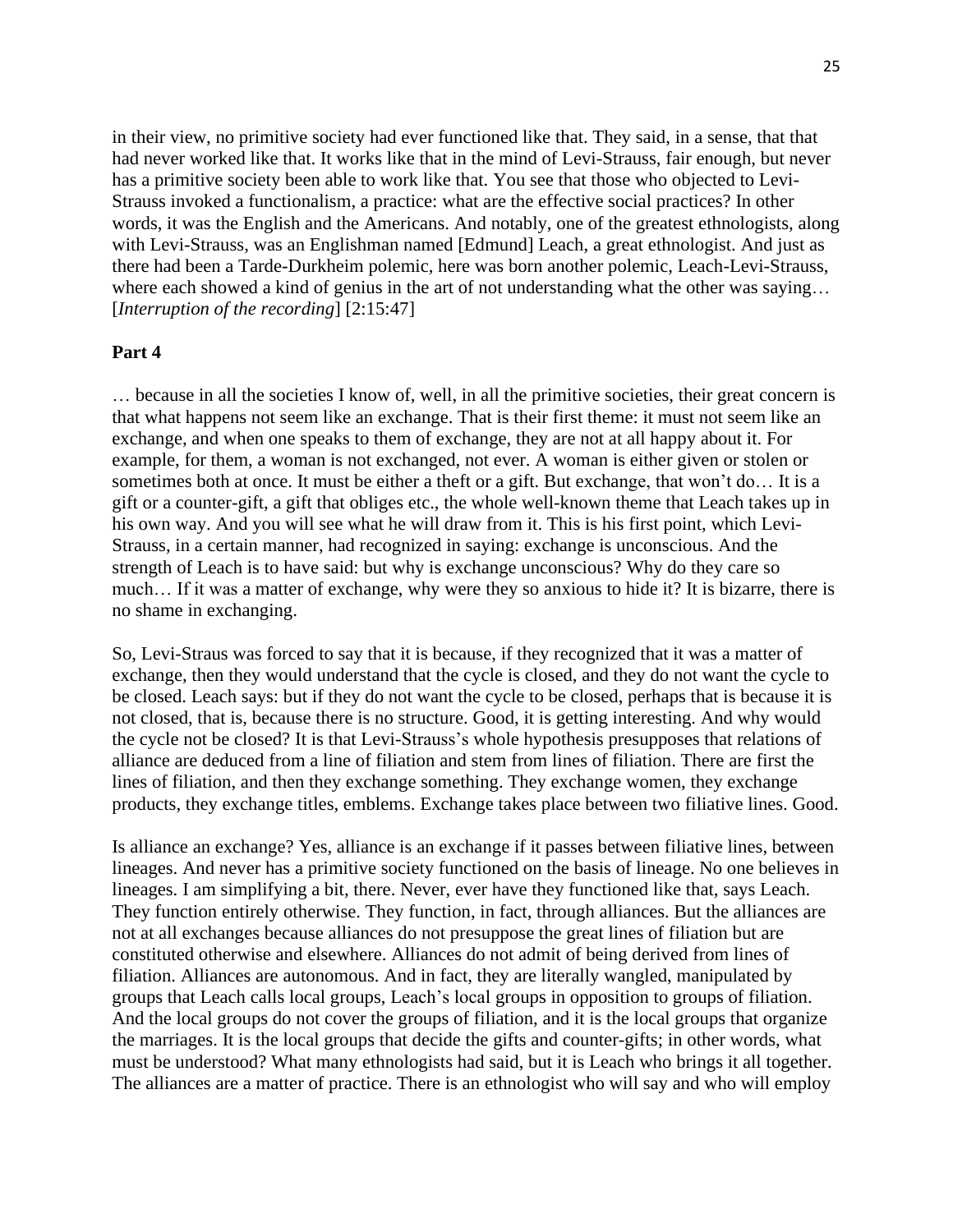a very curious word, saying that it is not a structure, but a process [*procédé*]. It is a matter of practice, of a process. Let us say hardly a strategy. A society strategizes before structuring itself.

And Leach poses his great question: does the position of an individual in the social field owe to their belonging to the lineages of their father or the lineages of their mother, or to the two lineages, or even – which is quite different – does their position come from the fact that their father and mother are allied? It is a very good question, because if you read with care the *Elementary Structures of Kinship*, you will see that Levi-Strauss is for the first response, and if you read Leach with care, you will see that Leach is for the second response. The position of the individual in the social field comes from the fact that their parents are allied and not at all from their participating in the lineages of the father, the mother, or both.

In other words, what is Leach's perpetual theme? It is that the great lineages form a vertical structure. It is incontestable. On that point, Levi-Strauss is unbeatable, and he definitively established the status of this vertical structure. But the network of alliances is not derived from this vertical structure. The network of alliances, and here I cite Leach by heart, the network of alliances is a lateral network. In other words: transversal. Perpendicular, says Leach, to the structure, to the filiative structure, irreducible to this structure, organized by small local groups and constituting not at all an exchange in a closed cycle, but in perpetual disequilibrium, which is to say, constituting a physical microsystem in perpetual instability. [*Pause*] And in effect, the alliances are constantly broken in favor of other alliances etc. It is at the level of alliances that you find the microphysics of power.

And I would say, in primitive societies, what is the relation of forces? The relation of forces passes by the network of alliances that is irreducible to the structure, irreducible to the filiative structure. What's more, there is such an opposition between the two, it is so clear the network of alliances is not derivative and always calls into question the filiative structures, that the filiative structures will be reorganized according to the network of alliances at this or that moment. There will be an effect and, finally, the lines of filiation will translate only the state of the network of alliances. There is a microphysics of alliance at work beneath the macrophysics of filiation. In other words, there are series beneath the structure. See, then, how Foucault, who had nothing to do with this example, will be able to oppose strategy and structure. Saying: but a social field is not defined by a structure, it is defined by the set of its strategies. In a primitive society, the networks of alliance are really, yes really, the relations of forces.

And you see that this can involve violence, but that this does not entail it necessarily. A relation of forces is something entirely different. If I give you something, it is a relation of forces. We know it well, even in our society. If I give you something, it is a whole system of gift/countergift, but it would be idiotic to compare a relation of forces to violence. If I give you a present, eh… you see. I give you a present, you say: wow, what is he going to ask of me next? You say: no no no, I do not want it, you are too kind, it's too much. You say: yes, yes, yes, I'll take it. What a relation of forces! I press it in your hand, I put it in your pocket: yes! Keep it, keep it! – No, I don't want it! It is a fantastic relation of forces, there is no violence. Well, there is no apparent violence. That's the relation of forces. If force relations were a punch in the mouth, but that would be… the world would be so clear! [*Laughter*] But it's not at all like that.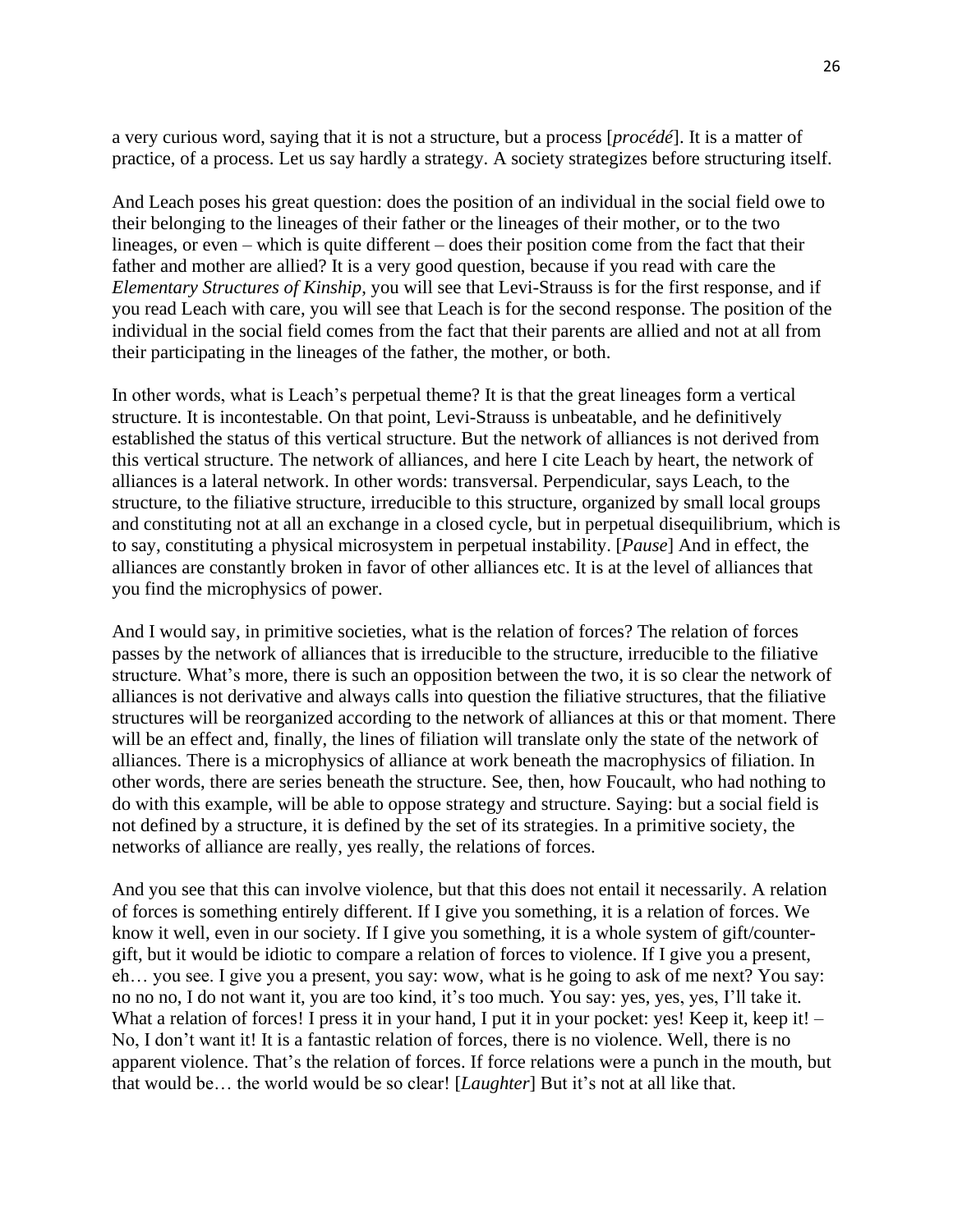You understand, a man and a woman, if the relations of force were simply the moment when they say difficult things, when they sleep with each other… but the world would be a delight! But the force relations are disgusting precisely because it's… it's of this nature… I am doing this, ah, you ask me to do it? Well, yes, well yes. I am doing it, I am doing it yes yes! So, the other is infected. It doesn't bother you too much? Oh no, no no… that is a relation of force… It's filthy, true muck. That's it, to do something all while showing how unhappy one is to do it, that one does it for the other. And there, you say "oh that's nothing!". And one starts coughing, "oh I've taken cold!" … "oh no it's not your fault at all!". All that which composes our everyday life, all these extortions, these disgusting extortions, eh… of which one is sometimes a bit ashamed afterward, but one says to oneself… those are relations of forces. So long live the moment when it breaks out into punching! We say: perhaps it will release something, eh… if not… well, that's what force relations are like. So… societies work like that, strategizing, one has a strategy. A domestic quarrel is an incredible strategy, it's a…. [*Deleuze does not finish the sentence*]

So, then, long live Tarde! Long live the microsociology of Tarde, you understand? Because to do sociology is precisely this, to grasp relations of forces, and not at all to do psychology. So all I am saying is that you see what Foucault might say – and I have taken this example of primitive societies, once again, to which nothing corresponds in his work – because he will be able to tell us that in modern societies, it is no different. There, too, the network of alliances infinitely overflows the large bodies like the State etc. The large bod…, if you take what will be called an important family, if you take the network of its alliances, you see how it overflows the institutions, the relations of forces overflow…

Take… you understand, we must make use of recent events; so, what is it that is most surprising and joyous in the Boutboul affair? [*Laughter*] It is a marvel, the Boutboul affair. It is a marvel, what do you see? Here you can make your transversal network: woman jockey [Darie Boutboul], good, that's how I say it, woman jockey. A lawyer husband [Jacques Perrot], lawyer but mixed up in the races, so I make my transversal line there. Good. Husband murdered. Well, on that point, a stepmother, [*Laughter*] a strange lawyer, blacklisted [*radiée*], a blacklisted lawyer [Marie-Elisabeth Cons-Boutboul]. Ahh, she has relations with the… – and so the network branches out to infinity – with the Jesuit missions. [*Laughter*] These are the Jesuits, what are they doing in there? [*Laughter*] It is they who blacklisted the… So, the lawyer is dead, then who did it? Is it the stepmother who killed the lawyer, or is it the Jesuit seen by the stepmother, who says that the Jesuits are terrible assassins… Good: a cluster. Social assemblages are clusters. And it strategizes on all sides. The declarations of the stepmother, of Madame Boutboul, are declarations of high strategy, it's clear. …Everyone strategizes, and then they show it to us on TV. It is truly a variety show in its pure state, [*Laughter*] it's…. Oh! I forgot the dead father off in his corner! [*Laughter*] So how did he die? Forming his strategy, he says: "Oh, it is because I was separated from my wife, so it was not necessary for the girl to feel too much grief!" [*Laughter*] It's very strange.

Claire Parnet: He made an even more bizarre declaration, he said: at 45 years of age, one is not the master of his actions like at 73 years of age, so we don't know at what age it begins!

Deleuze: Ah yes, that's good too. It's in order to spare the girl pain that he passed himself off as dead rather than pass himself off as separated from his wife, that's very interesting! That's high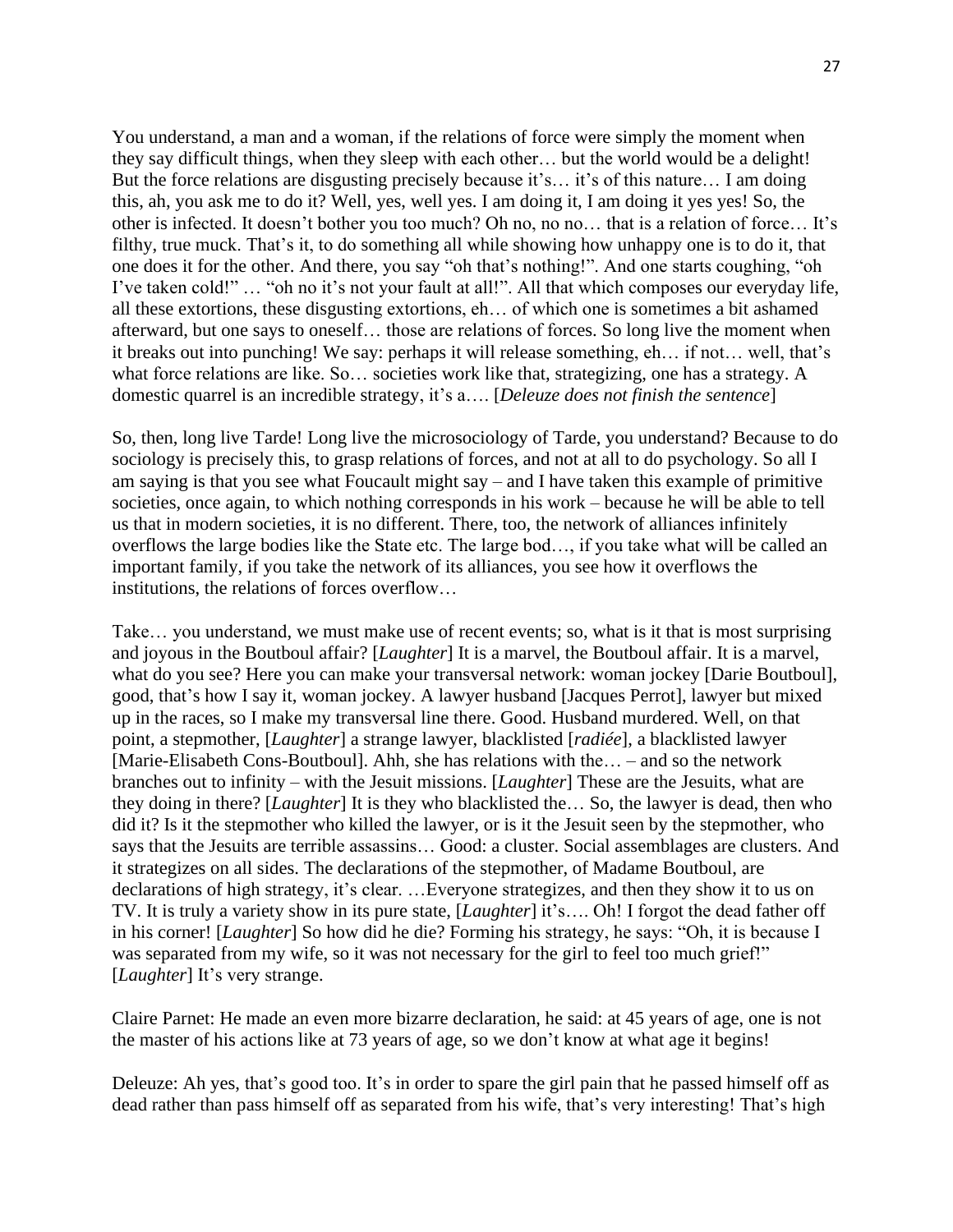strategy. Good, this is how a social field, a society, works. That's right. All of this to conclude: a society is strategic. Understand that what this entails is really very important: power is not the property of anyone, but rather is the exercise of everyone. That is what "strategy" means: the Strategic Principle. And we saw and we begin to understand how strategy is opposed to structure, but also, more finely and profoundly, how it is opposed to strata.

Second principle. Localization. Which is to say, this is the second denounced postulate, namely, the tendency to localize power in an apparatus. And here, Foucault clearly has in mind one of the theses, from the same time period, of [Louis] Althusser, who, in a very beautiful text, showed or tried to show that even private powers had only the appearance of dispersion and actually functioned like special State apparatuses. Foucault is literally the opposite of this. I do not pose the question here of what brings about this difference between Althusser and Foucault because it would be necessary to go back to how Althusser himself posed the problem. But I want to just retain Foucault's point of view, namely, that even public powers have an origin, have procedures, have exercises, that is, everything essential to power, which the State no doubt supervises or covers, but which it does not constitute. You see in what sense this is the anti-Althusser, Althusser saying: even the private powers are special State apparatuses. Foucault says: even the State apparatus only administers procedures of power that come from elsewhere. And, in effect, you have guessed why: if the State apparatus is a constituent element of the large aggregates, if it forms large aggregates, then by definition, the State apparatus presupposes relations of power; it does not explain power relations. It presupposes relations of forces that come from elsewhere.

Where Foucault is very strong, of course, it is because he has very concrete examples. He says: take a cog of the State apparatus like the police… It would be all too easy if he took more ambiguous institutions. But, if there is something that belongs, seems to belong to the State and to be a part of the State apparatus, it is the police. This is the understanding of all those who define the State as the monopoly on force. Well, Foucault says: well no. If we concretely consider policing techniques, we see that the procedures of police power are by nature, not by exception but constantly and always and even originally, covered by the State, reutilized by the State, but that the State is absolutely not the origin of them. The police has its own techniques of power, its procedures of power. You will say: sure, but the police, what does that mean? Well, there are sources of policing that reveal themselves already at the level of communes without a State apparatus.

You will say: yes, but there is the commune, there is always another power. No, not necessarily. Not necessarily. And in any case, even when there is another power, the police is measured by its independence in relation to other sites of power. The police force is itself an autonomous site of power, and it always has been; this is how it purports to function. So, the State, in fact, can globalize police power or can appropriate for itself police powers. Police powers do not come from the State. In the same way, he will show why. Because police powers are disciplinary powers, and the disciplines always preceded the moment when the State appropriated them. The State appropriates the disciplines, it is not at the origin of the disciplines. The disciplines of the school, the disciplines of the army, the private disciplines, the disciplines of the Church etc. always preceded the State. Disciplinary techniques are recuperated by the State. They do not find in the State their origin.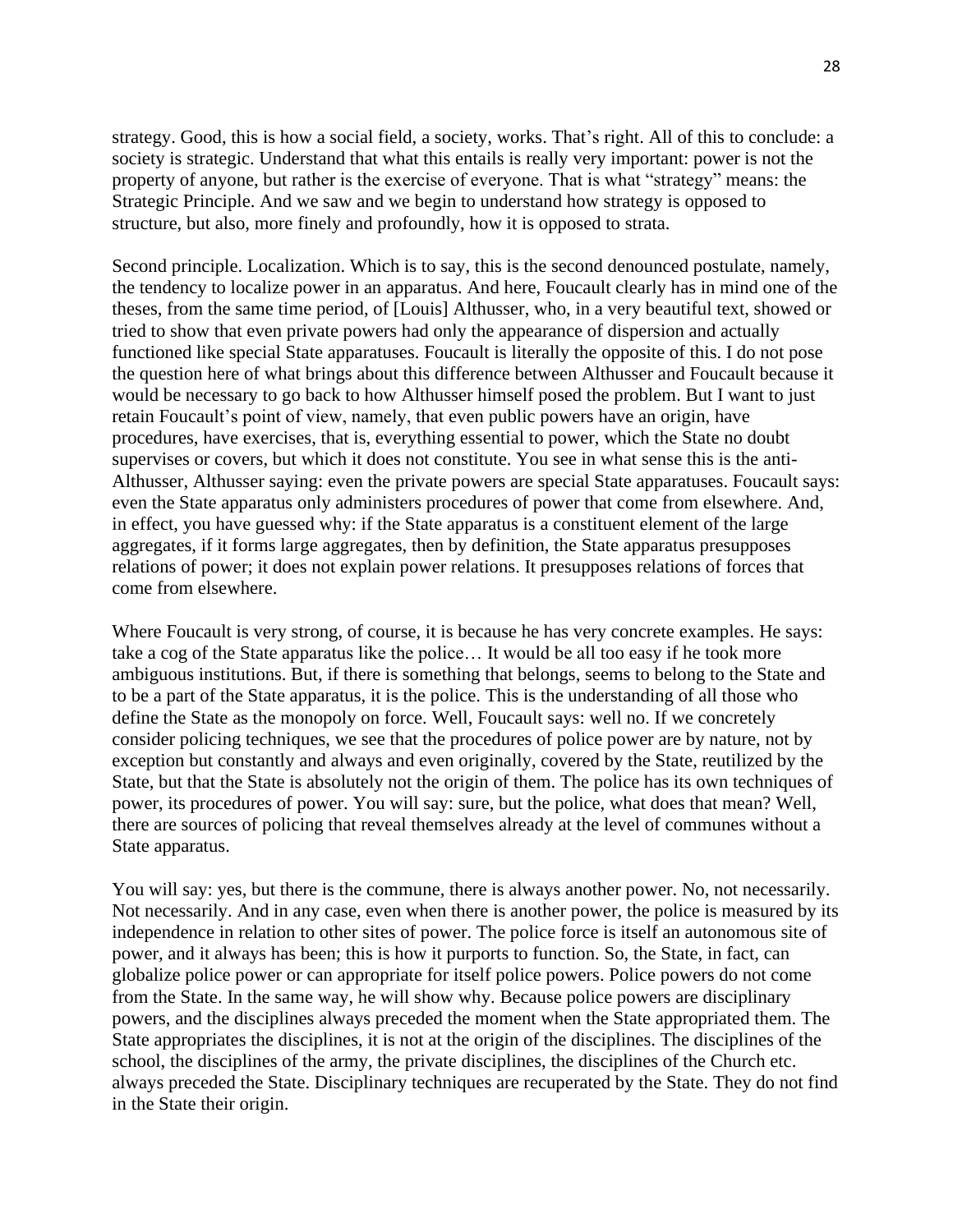And in *Discipline and Punish*, Foucault will show the same thing, especially with regard to the prison. As we have seen, the prison was not part of the horizon of penal law; it is irreducible to juridical power, relatively independent of juridical power, having a power proper to itself, the power of the prison or power in the prison. Power in the prison, where the judge and right have nothing to do with what Foucault will call a "disciplinary supplement," in that disciplinary technique, and where the State serves the prison more than the prison being a cog in the State apparatus. [*Pause*] In other words, you see, there, power does not admit of being localized in an apparatus. We must pay attention to the word "local" because Foucault will use it in two senses. There is no contradiction between the following two kinds of phrases in Foucault: power does not admit of being localized, that is, it is diffuse, this is what that means, power does not admit of being localized, it is diffuse, that is, it swarms throughout the whole social field; and the other kind of Foucault phrase, that power always consists in local sites, the affirmation of the local character of power, which signifies this time that power is never global. And the two are perfectly coherent. It does not admit of being localized because it is diffuse; however, it is always local because the global is what the large aggregates are, and relations of power operate below the large aggregates.

Third postulate denounced by Foucault: postulate of subordination. This is the postulate according to which power would be subordinate to a mode of production as infrastructure. [*Pause*] This is to say: there would be relations of production that would define an infrastructure, and power, which would be only political, would express this infrastructure, whatever the complexity of that expression. Foucault's idea is very simple: you cannot speak of relations of production without already placing there, and without interlacing them with, relations of power. Thus, the relations of power obviously do not stem from relations of production, because there are no relations of production definable independently of their interlacing with power relations.

And in fact, let's return to an example in our primitive societies. The relations of production are strictly inseparable from relations of alliance, from the transversal network which we spoke of earlier, since it is this transversal network of alliances that will determine who works for whom, who the members of such-and-such a filiation are that work with what members of such-andsuch other filiation. It's simple. Thus: refusal of every subordination of power relations relative to so-called economic relations or to relations whatever they might be.

Fourth postulate. Postulate of the essence or attribute. Power would have an essence and would be an attribute, and, qua attribute, it would qualify those who possess it as dominant, distinguishing them from those over whom it is exercised: the dominated. That is the postulate of the essence or attribute. Foucault's response – here, too, we are ready and waiting, now I can go quickly – is that power has no essence but is functional, operational. It has neither essence nor interiority. And why? It is not an attribute, but rather a relation, and it is because it is relational that it is not an attribute. In other words, the power relation is the set of force relations in a social field, and therefore power passes by way of dominated forces no less than by dominant ones.

Power passes no less… here we must reflect just a little bit on what he means. Power passes by way of dominated forces no less than by dominant forces. You see: it is not an attribute that distinguishes the dominant and the dominated, but a relation that relates the dominant to the dominated and the dominated to the dominant. Hence the text from *The History of Sexuality*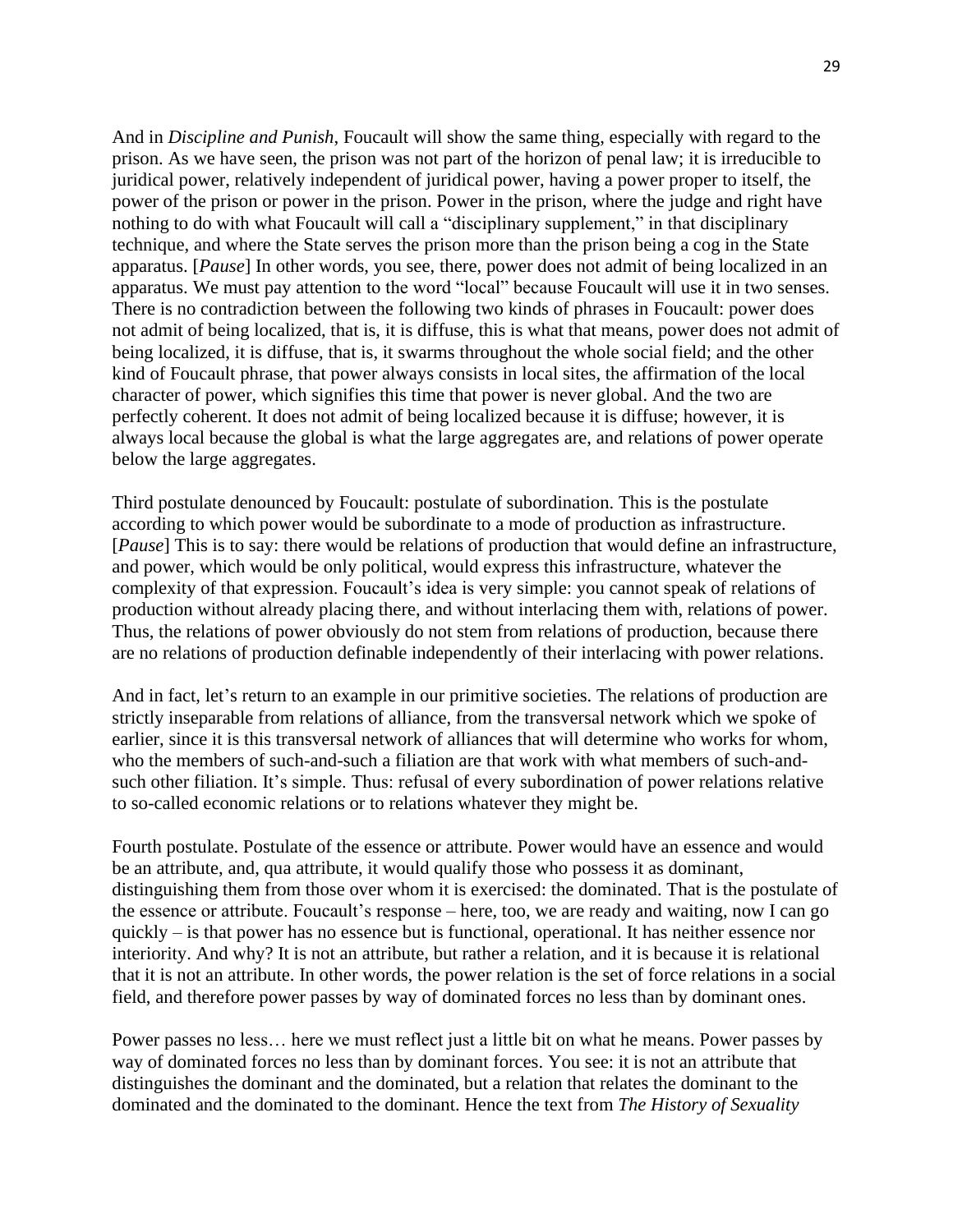*Volume One* or from *Discipline and Punish*, I no longer know which: "power invests the dominated, it passes by and through them, it finds support in them, just like they themselves, in their struggle against it, find support in turn in the holds that it exercises over them" [*Discipline and Punish*]. And perhaps here is one of the most precise examples, a moment ago I invoked the prison for the preceding postulate, now one of the most precise examples analyzed by Foucault is the example of the *lettres de cachet*. About which I have already said a few words to you. And the *lettres de cachet* – which are an institution truly proper to the French monarchy, I believe, following Foucault, there is no equivalent during that period – seem typical insofar as they indicate a transcendence of power. And they are often presented as being the expression of the pure arbitrariness of the king, where, independently of any procedure of inquiry, the king decides on imprisonment, the internment of someone, and no doubt that was true in several cases, notably, in the case of the great lords. But the technique of the *lettre de cachet* is completely different, I said.

And what does the technique of the *lettre de cachet* demonstrate? That the true process of the *lettre de cachet* is this: a member of the family, a neighbor, a colleague, an officemate, whatever, sends a request and says: Mr. so-and-so is completely nuts, completely crazy, and must be locked up …, put him in prison. My lord, put him in prison." After which there is an investigation. In other words, it's not the arbitrariness of the king, but the way in which the dominated participate in the arbitrariness of the king. Power passes through the dominated as much as through the dominant. The *lettre de cachet* is fundamentally demanded by the families, the neighbors for every creature who causes a little trouble, that is, against whom one cannot unleash a judicial procedure.

It must be a small trouble, in the manner of Tarde, a micro-trouble. If it was a large trouble, if he had committed a crime, the normal procedure would be used. The "*lettre de cachet*" procedure is made for the microphysics of offense, for the infractions, the small infractions that are not punishable from the legal point of view, and Foucault gives an example of a *lettre de cachet*, very moving incidentally, the letter of…, the petition sent by…, what was her name, ah… well I made a mistake.

Ah no, I did not make a mistake. The *lettre de cachet,* I lost it … -- ah! The wife of Nicolas Bienfait. Madame Bienfait, who, in the seventeenth century… Here it is: "I take the liberty to very humbly point out to your Royal Highness that the said Nicolas Bienfait, livery coachman, is a most wanton man who is beating her to death and others and who is selling everything, having already caused the death of his two wives, the first of which had her child die inside her body, the second, after his having sold and devoured her by his ill-treatment" – I do not understand that, no matter – "did die in languor even going so far as to want to strangle her on the verge of her death." There is nothing condemnable by the law in all that; the lady cannot do anything. "The heart of the third, he wants to eat on a spit, not counting all the other murders he has committed. Your Royal Highness, I throw myself at the feet of Your Majesty in order to implore Your Mercy. I hope you will render me justice from your goodness, for my life being at peril all the time, I shall not stop praying to God for the preservation of your health."  $^{10}$ 

Now, as I was telling you, what happens today when one undertakes a so-called "voluntary commitment"? A woman is massacred by her husband, what can she do? Well, she requests a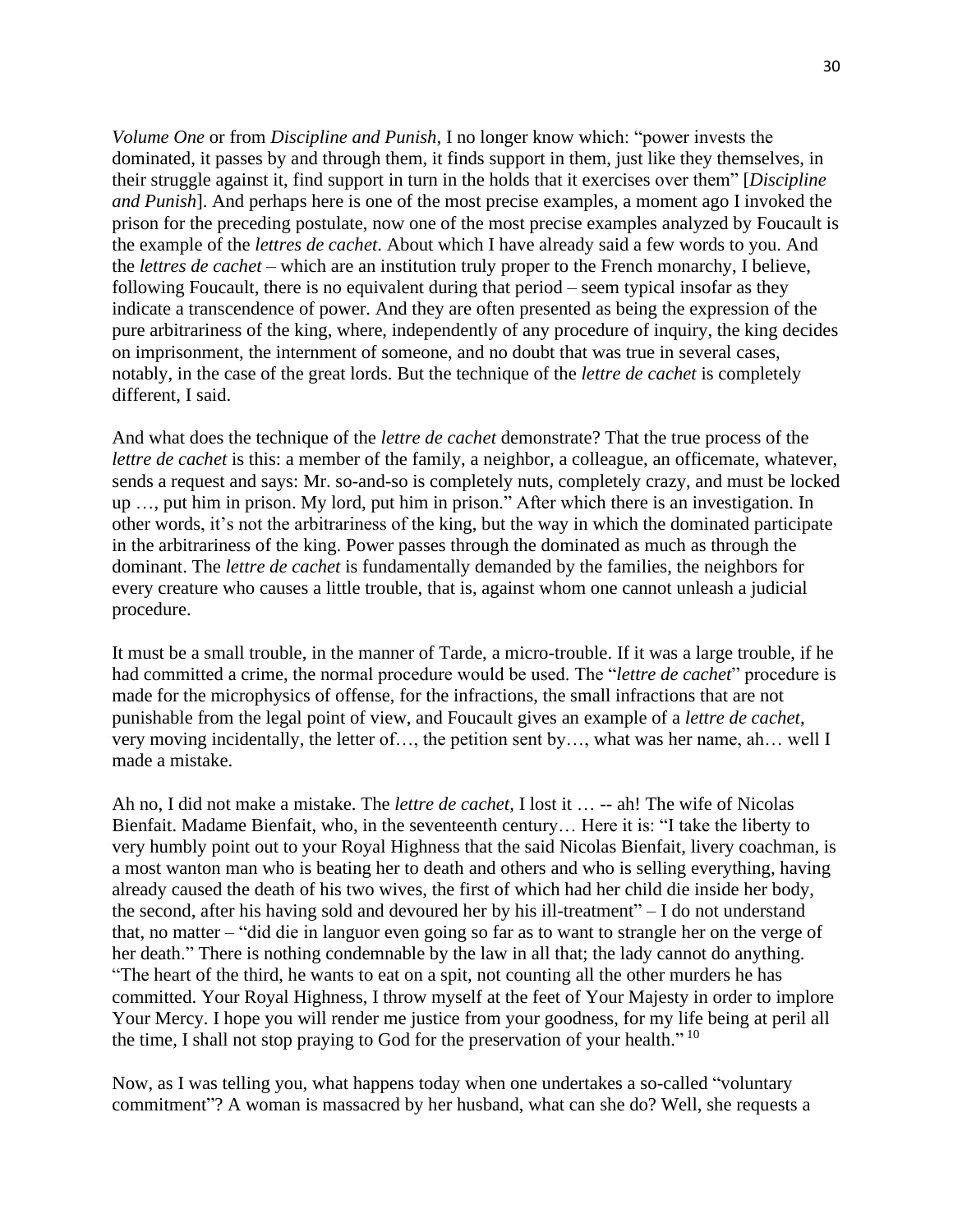*lettre de cachet*, that is, she requests that the guy be locked away if he is… She requests that the guy be locked away, there is an investigation, the police come to see the concierge, the *lettre de cachet* in its pure state, and then he is locked away if the police investigation... There is a psychiatrist who comes, all that. Good. Power passes. Power is in a force relation, passes through the dominant, through the dominated, no less than through the dominant. This is the postulate, then, the denunciation of the postulate of the attribute: power is not an attribute, but a relation.

Fifth postulate. Postulate of modality. In many classical theories, power is treated as though it had two modalities: either this, or that. Either it proceeds by violence and is repression, or it proceeds by ideology. Repressive or ideological. [*Pause*] Repression or ideology, one gets the sense that this is a very impoverished alternative, because what Foucault ceaselessly shows is that power can act on souls and on bodies, but even when it acts on souls, it acts otherwise than by ideology. And even when it acts on bodies, it acts otherwise than by violence and repression. If we had to wait for power to be repressive, you know… for quite some time there would no longer have been power, it proceeds entirely differently. It is repressive in the last instance, yes, when it cannot do differently, but otherwise it can very well do without being repressive [*mais sinon il se passe très bien d'être répressif*]. It has more subtle means that are neither ideology nor repression. Why? Here is perhaps the most essential point, but we will have to return to it; for now, I will indicate it, introducing it very quickly.

The force relation is not violence. Why isn't it violence? Because the relation of forces is the relation of force with force. This is very important, because if I say that the force is essential in the relation, this means that there is a reason, in the concept of force, for why force is never by itself, for why force always forms part of a multiplicity; it is a property of force to be set in relation to another force. Therefore, every force is a relation of forces. There is not one force, there are relations of forces. What is violence? Is it a relation of forces? No. Violence is not a relation of forces. That is, violence is not the relation of a force with another force. What is violence? Violence is the relation of a force with a being or an object.

And this is fundamental, obviously, to the analysis of Foucault, who does not even insist on it because, for him, it is so self-evident; but still, we must make it clear. It is… and yes, when I suffer violence, it is not my force that suffers violence, it is my body, which is perhaps the seat of a force, my own, but what is destroyed by the force? It's not another force, another force is not destroyed by force; what would it mean for a force to be destroyed by another? A force is quite incapable of destroying another force. On the other hand, a force can very well destroy a body, yes, a being or a thing. The force of a bomb destroys a city as a body or a living being as a body. Violence expresses the relation of a force with a thing, an object, or a being.

What do we call a relation of forces? It is the relation of a force with a force. What is the relation of a force with a force? Foucault will say in an interview – though he does not develop this point in his books – that the relation of a force with a force is an action on an action. It is not an action on a body, but an action on an action, the latter action being real or possible. Force is an action on a real or possible action. It's quite precious, we'll have to return to this. An action on an action is not violence, never does violence act on an action; violence is exercised on the support of an action, on the subject of an action. Violence does not act on an action.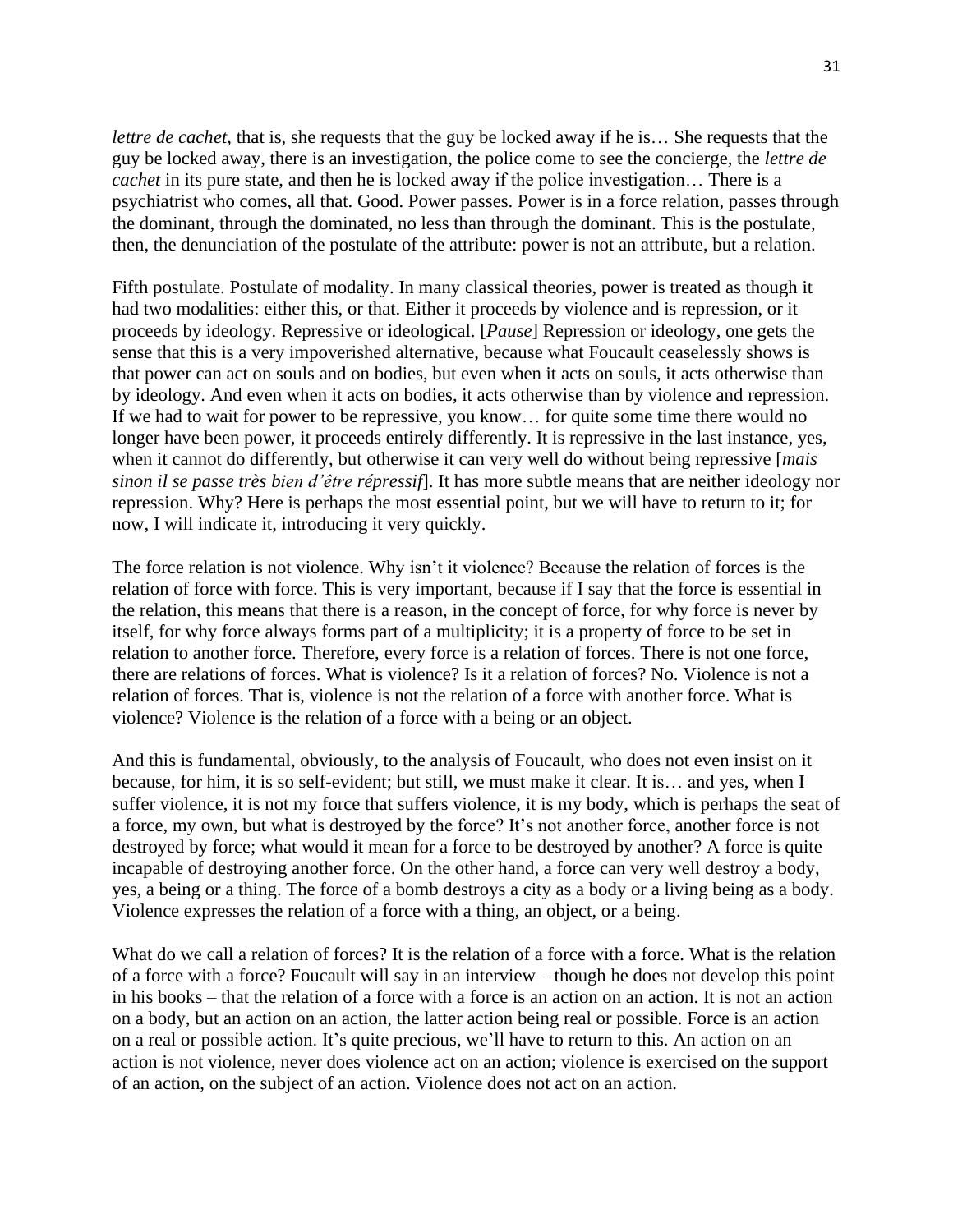What is an action on an action? He gives some examples in an interview that is republished in the Gallimard edition of [Hubert L.] Dreyfus and [Paul] Rabinow's book on Foucault.<sup>11</sup> He gives examples that are very unusual to us, but this will be precisely the opportunity for us to take a look. He says: relations of forces are not at all of the type "do violence" or "repress", but rather: incite, provoke, combine. This may seem like nothing, but we will have to take a closer look. You see what he means at first sight: a force does not do violence to another force, but a force can incite another force. A force can combine other forces. Those are indeed relations of forces. Thus, the relations of forces are not at all of the type "do violence," but rather: incite, provoke, combine. We will leave this for now, it's too obscure for us when we don't yet have the means to give a commentary on it. We will have them soon. So, we are leaving it to the side.

And I say to myself: in *Discipline and Punish*, what are the relations of forces that he studies? If you take the whole of *Discipline and Punish*, I will try to make a list. In *Discipline and Punish*, I would say: what do force relations do? Organize space, namely, like … "lining up" in school. Line up in school, that is, straighten up, enclose, divide up, serialize. To make a series is not the same thing as lining up. To serialize, for example, is to make a list for a composition: first, second, third. There you have it. In other words, there you have a first aspect: distribute space. The functions of which Foucault speaks in *Discipline and Punish*, the title of the first great function: distribute space, enclose, divide up, straighten up, serialize.

Second great type of function: put time in order. This is to subdivide time itself, hour, half-hour, minute, second, program the act, program an act, decompose a gesture. These are prescriptive functions in time, no longer distributive functions in space. You will tell me: where does this happen? Well, the place it happens is quite evidently the workshops, the first factories. The decomposition of the gesture, mechanized labor. It is a prescriptive function in time. And well, it's … there is perhaps an intense underlying violence, there are no lashes, the workers were not formed by lashing the whip, in a sense it was worse.

Third great function: to compose in space-time. And this time, what is it to compose in spacetime? It is to produce a useful effect that is greater than the sum of elementary forces. To produce a so-called "useful" effect that is greater than the sum of composite forces. There it is. Those are relations of forces, not repression and ideology.

And this links up again with *History of Sexuality Volume One*; you remember our whole theme, what was there in *History of Sexuality Volume One*? If we remain at the level of words and phrases, we can always believe that sexuality was repressed. But if we know how to read, if we know how to extract the statements of the period, we will perceive that on the contrary, sexuality was perpetually solicited, invited to express itself and to speak. On what condition? Precisely on the condition of letting itself be distributed in space, ordered in time, and composed in spacetime. This is what Foucault will translate by saying in a nutshell: modern societies proceed not by ideology or repression, but by normalization. What is it to normalize? To normalize is the relation of forces par excellence, namely, to distribute in space, order in time, compose in spacetime. Hence the denunciation of the fifth postulate.

Finally, there will be a sixth postulate denounced by Foucault, the postulate of legality. The link that most theories make between the State and the law. And since that one is more complicated